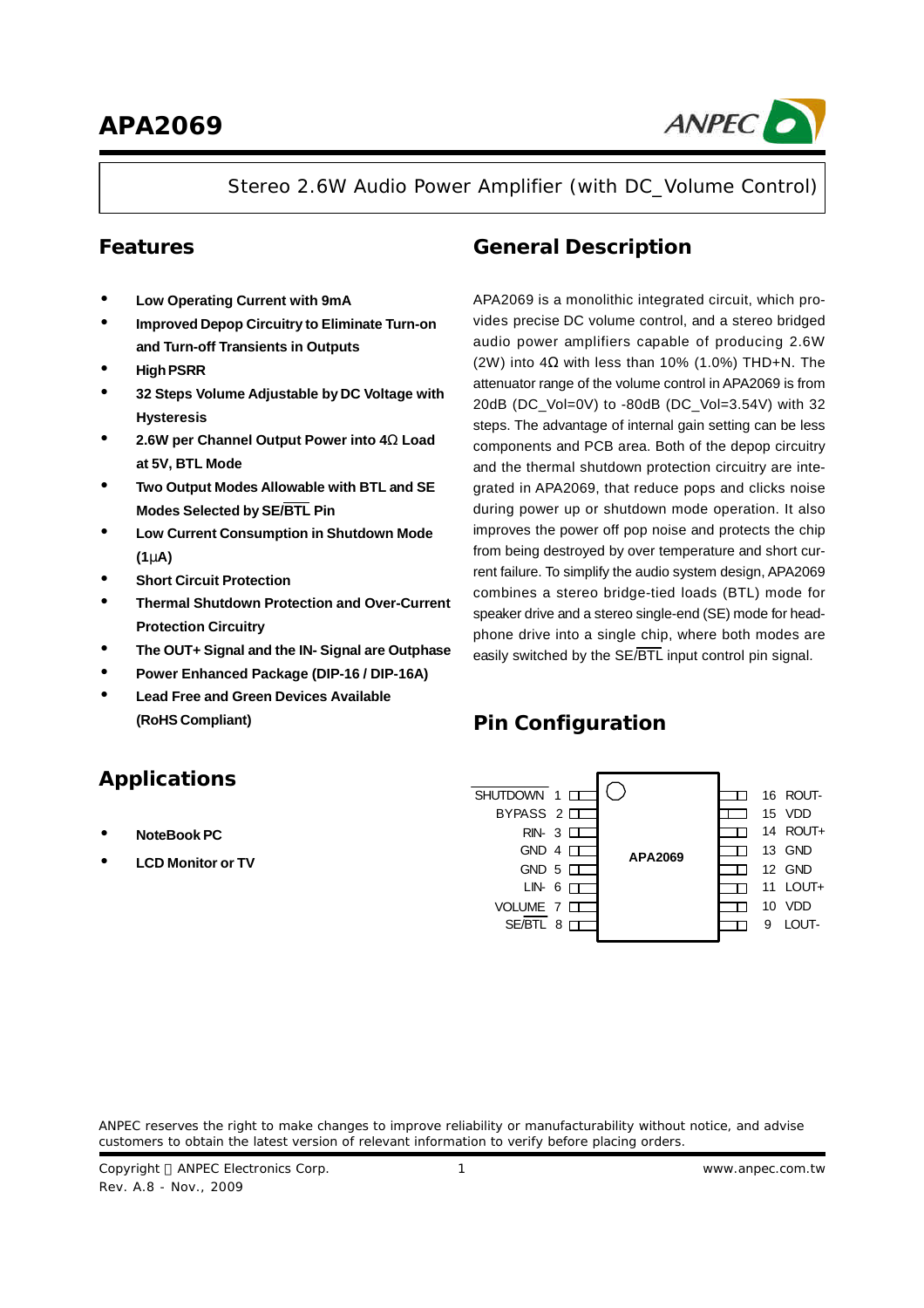



### **Ordering and Marking Information**

| APA2069    | ПП-ППП<br><b>Assembly Material</b><br><b>Handling Code</b><br>Temperature Range<br>Package Code | Package Code<br>$J: DIP-16 / DIP-16A$<br><b>Operating Ambient Temperature Range</b><br>$1: -40$ to 85 °C<br><b>Handling Code</b><br>$TU:$ Tube<br><b>Assembly Material</b><br>G: Halogen and Lead Free Device |
|------------|-------------------------------------------------------------------------------------------------|---------------------------------------------------------------------------------------------------------------------------------------------------------------------------------------------------------------|
| APA2069 J: | APA2069<br>XXXXX                                                                                | XXXXX - Date Code                                                                                                                                                                                             |

Note : ANPEC lead-free products contain molding compounds/die attach materials and 100% matte tin plate termination finish; which are fully compliant with RoHS. ANPEC lead-free products meet or exceed the lead-free requirements of IPC/JEDEC J-STD-020D for MSL classification at lead-free peak reflow temperature. ANPEC defines "Green" to mean lead-free (RoHS compliant) and halogen free (Br or Cl does not exceed 900ppm by weight in homogeneous material and total of Br and Cl does not exceed 1500ppm by weight).

### **Absolute Maximum Ratings** (Note 1)

(Over operating free-air temperature range unless otherwise noted.)

| Symbol                      | <b>Parameter</b>                               | Rating                 | Unit        |
|-----------------------------|------------------------------------------------|------------------------|-------------|
| $V_{DD}$                    | Supply Voltage Range                           | $-0.3$ to 6            | V           |
| $V_{\text{IN}}$             | Input Voltage Range, SE/BTL, SHUTDOWN          | $-0.3$ to $V_{DD}+0.3$ |             |
| $\mathsf{T}_\mathsf{A}$     | <b>Operating Ambient Temperature Range</b>     | $-40$ to 85            | $^{\circ}C$ |
| T,                          | Maximum Junction Temperature                   | 150                    | $^{\circ}C$ |
| $\mathsf{T}_{\texttt{STG}}$ | Storage Temperature Range                      | $-65$ to $+150$        | $^{\circ}C$ |
| $T_{\scriptsize\text{SDR}}$ | Maximum Lead Soldering Temperature, 10 Seconds | 260                    | $^{\circ}C$ |
| $P_D$                       | <b>Power Dissipation</b>                       | Internal Limited       | W           |

Note 1: Absolute Maximum Ratings are those values beyond which the life of a device may be impaired. Exposure to absolute maximum rating conditions for extended periods may affect device reliability.

## **Thermal Characteristics**

| <b>Symbol</b>        | <b>Parameter</b>                                                             |                 | <b>Typical Value</b> | Unit               |
|----------------------|------------------------------------------------------------------------------|-----------------|----------------------|--------------------|
| $\theta$ JA          | 'Thermal Resistance from Junction to Ambient in Free Air <sup>(Note 2)</sup> | DIP-16/DIP-16A  | 45                   | $\rm ^{\circ}$ C/W |
| $\theta_{\text{JC}}$ | Thermal Resistance from Junction to Case in Free Air                         | DIP-16/DIP-16AL | 10                   | $\rm ^{\circ}$ C/W |

Note 2:  $\theta_{\rm JA}$  is measured with the component mounted on a high effective thermal conductivity test board in free air.

### **Recommended Operating Conditions**

| Symbol           | <b>Parameter</b>             | Range           | Unit                        |              |  |
|------------------|------------------------------|-----------------|-----------------------------|--------------|--|
| $V_{DD}$         | <b>Supply Voltage</b>        |                 | $4.5 - 5.5$                 |              |  |
|                  | High Level Threshold Voltage | <b>SHUTDOWN</b> | $2.0 -$                     | $\mathsf{V}$ |  |
| $V_{IH}$         | SE/BTL                       |                 | $4.0 -$                     |              |  |
| $V_{IL}$         |                              | ISHUTDOWN       | ~1.0                        | $\mathsf{V}$ |  |
|                  | Low Level Threshold Voltage  | SE/BTL          | $-3.0$                      |              |  |
| V <sub>ICM</sub> | Common Mode Input Voltage    |                 | $\sim$ V <sub>DD</sub> -0.5 |              |  |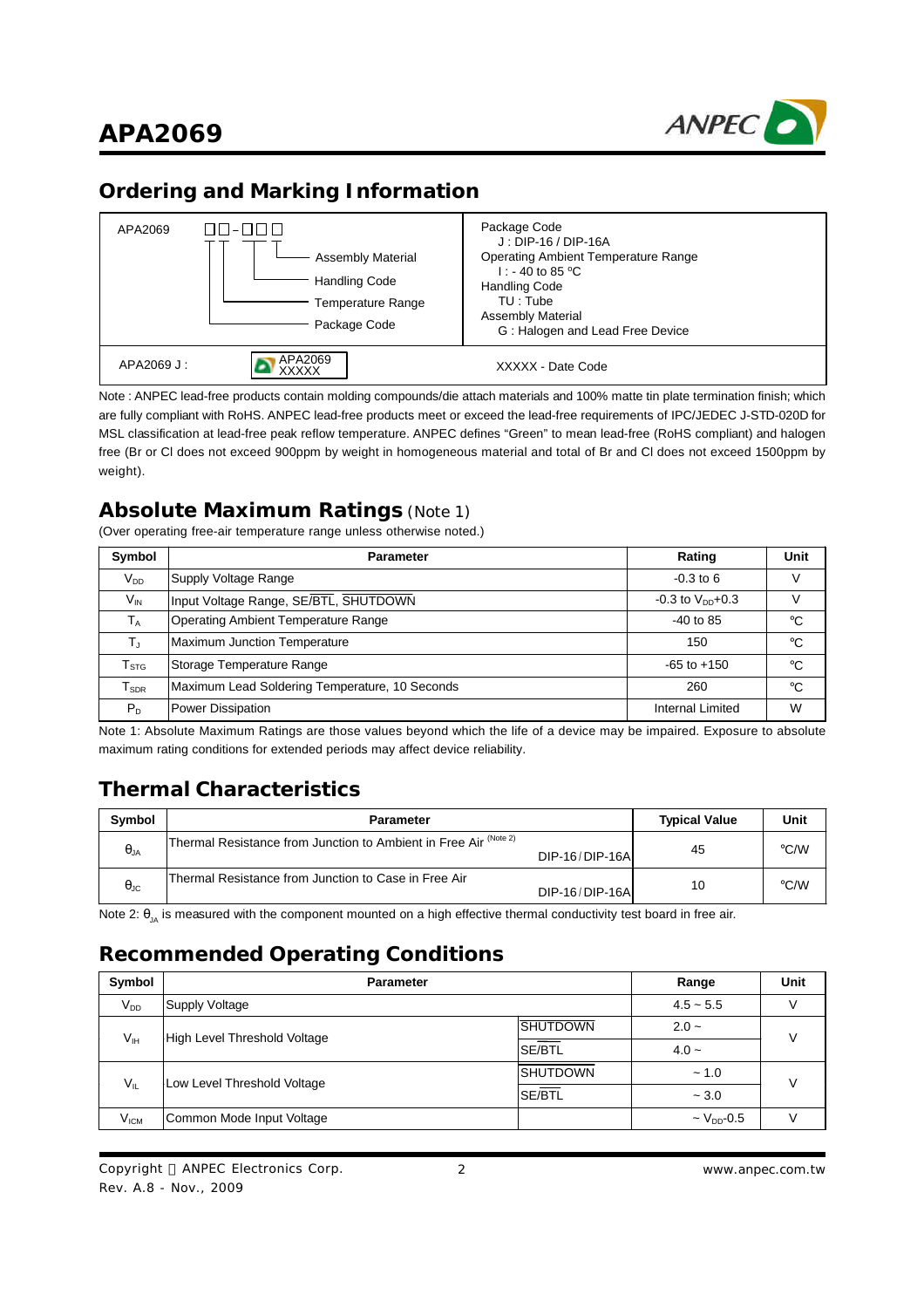

# **Electrical Characteristics**

 $\rm V_{\scriptscriptstyle DD}$ =5V, T<sub>A</sub>=25°C (unless otherwise noted)

| Symbol          | <b>Parameter</b>                | <b>Test Conditions</b> | APA2069                  |      |      | Unit |
|-----------------|---------------------------------|------------------------|--------------------------|------|------|------|
|                 |                                 |                        | Min.                     | Typ. | Max. |      |
|                 |                                 | SE/BTL=0V              | ٠                        | 9    | 20   |      |
| l <sub>DD</sub> | <b>Supply Current</b>           | SE/BTL=5V              | ٠                        | 4    | 10   | mA   |
|                 |                                 | $SE/BTL=0V$            |                          |      |      |      |
| I <sub>SD</sub> | Supply Current in Shutdown Mode | SHUTDOWN=0V            | $\overline{\phantom{0}}$ | 1    | -    | μA   |
| Ιш              | <b>High Input Current</b>       |                        | -                        | 900  |      | nA   |
| Чı              | Low Input Current               |                        |                          | 900  |      | nA   |
| $V_{OS}$        | Output Offset Voltage           |                        |                          | 5    |      | mV   |

Operating Characteristics, BTL mode. V<sub>DD</sub>=5V, T<sub>A</sub>=25<sup>°</sup>C, R<sub>L</sub>=4 $\Omega$ , A<sub>V</sub>=6dB (unless otherwise noted)

| Symbol      | <b>Parameter</b>                     | <b>Test Conditions</b>                                                                         | <b>APA2069</b> |      |                          | <b>Unit</b> |  |
|-------------|--------------------------------------|------------------------------------------------------------------------------------------------|----------------|------|--------------------------|-------------|--|
|             |                                      |                                                                                                | Min.           | Typ. | Max.                     |             |  |
|             |                                      | THD+N=10%, $R_L$ =3 $\Omega$ , $f_{in}$ =1kHz                                                  |                | 2.9  | ۰                        |             |  |
|             |                                      | THD+N = 10%, R <sub>i</sub> = 4Ω, f <sub>in</sub> =1kHz                                        | ۰              | 2.6  | ۰                        |             |  |
| $P_{O}$     | Maximum Output Power                 | THD+N = 10%, R <sub>1</sub> =8Ω, f <sub>in</sub> =1kHz                                         | ۰              | 1.6  | $\blacksquare$           | W           |  |
|             |                                      | THD+N = 1%, $R_1 = 3\Omega$ , $f_{in} = 1$ kHz                                                 |                | 2.4  |                          |             |  |
|             |                                      | THD+N = 1%, $R_1 = 4\Omega$ , $f_{in} = 1$ kHz                                                 | ۰              | 2    |                          |             |  |
|             |                                      | THD+N = 0.5%, R <sub>L</sub> =8Ω, f <sub>in</sub> =1kHz                                        | 1              | 1.3  | ۰                        |             |  |
| THD+N       | Total Harmonic Distortion Plus Noise | $PO=1.2W$ , R <sub>L</sub> =4 $\Omega$ , f <sub>in</sub> =1kHz                                 |                | 0.07 |                          | $\%$        |  |
|             |                                      | $P_0 = 0.9W$ , R <sub>1</sub> = 8 $\Omega$ , f <sub>in</sub> = 1kHz                            |                | 0.08 | ۰                        |             |  |
| <b>PSRR</b> | Power Ripple Rejection Ratio         | $V_{IN} = 0.1 V$ rms, R <sub>L</sub> =8 $\Omega$ , C <sub>B</sub> =1µF, f <sub>in</sub> =120Hz | ۰              | 60   | $\blacksquare$           | dB          |  |
| Crosstalk   | <b>Channel Separation</b>            | $C_B=1\mu F$ , R <sub>L</sub> =8 $\Omega$ , f <sub>in</sub> =1kHz                              | -              | 90   | $\overline{\phantom{a}}$ | dB          |  |
| S/N         | Signal to Noise Ratio                | $P_0 = 1.1W$ , R <sub>i</sub> = 8 $\Omega$ , A weighting                                       |                | 95   |                          | dB          |  |

Operating Characteristics, SE mode.  $\mathsf{V}_{\mathsf{DD}}$ =5V, T<sub>A</sub>=25°C, A<sub>V</sub>=0dB (unless otherwise noted)

| Symbol       | <b>Parameter</b>                            | <b>Test Conditions</b>                                                                          | APA2069 |      |                          | Unit |
|--------------|---------------------------------------------|-------------------------------------------------------------------------------------------------|---------|------|--------------------------|------|
|              |                                             |                                                                                                 | Min.    | Typ. | Max.                     |      |
|              |                                             | THD+N=10%, R <sub>1</sub> =16Ω, f <sub>in</sub> =1kHz                                           | -       | 220  | $\overline{\phantom{a}}$ |      |
| $P_{\Omega}$ | Maximum Output Power                        | THD+N = 10%, R <sub>1</sub> =32Ω, f <sub>in</sub> =1kHz                                         |         | 120  |                          | mW   |
|              |                                             | THD+N = 1%, R <sub>L</sub> =16Ω, f <sub>in</sub> =1kHz                                          | 160     |      |                          |      |
|              |                                             | THD+N = 1%, R <sub>1</sub> =32Ω, f <sub>in</sub> =1kHz                                          |         | 95   |                          |      |
| THD+N        | <b>Total Harmonic Distortion Plus Noise</b> | $P_0$ =125mW, R <sub>1</sub> =16Ω, f <sub>in</sub> =1kHz                                        |         | 0.09 |                          | %    |
|              |                                             | $P_0 = 65$ mW, R <sub>L</sub> =32 $\Omega$ , f <sub>in</sub> =1kHz                              |         | 0.09 | $\overline{\phantom{0}}$ |      |
| <b>PSRR</b>  | Power Ripple Rejection Ratio                | $V_{IN} = 0.1 V$ rms, R <sub>L</sub> =32 $\Omega$ , C <sub>B</sub> =1µF, f <sub>in</sub> =120Hz | ۰       | 60   |                          | dB   |
| Crosstalk    | <b>Channel Separation</b>                   | $C_B=1\mu F$ , R <sub>L</sub> =32 $\Omega$ , f <sub>in</sub> =1kHz                              |         | 60   |                          | dB   |
| S/N          | Signal to Noise Ratio                       | $ P_{0}=75$ mW, SE, R <sub>i</sub> =32 $\Omega$ , A weighting                                   |         | 100  |                          | dB   |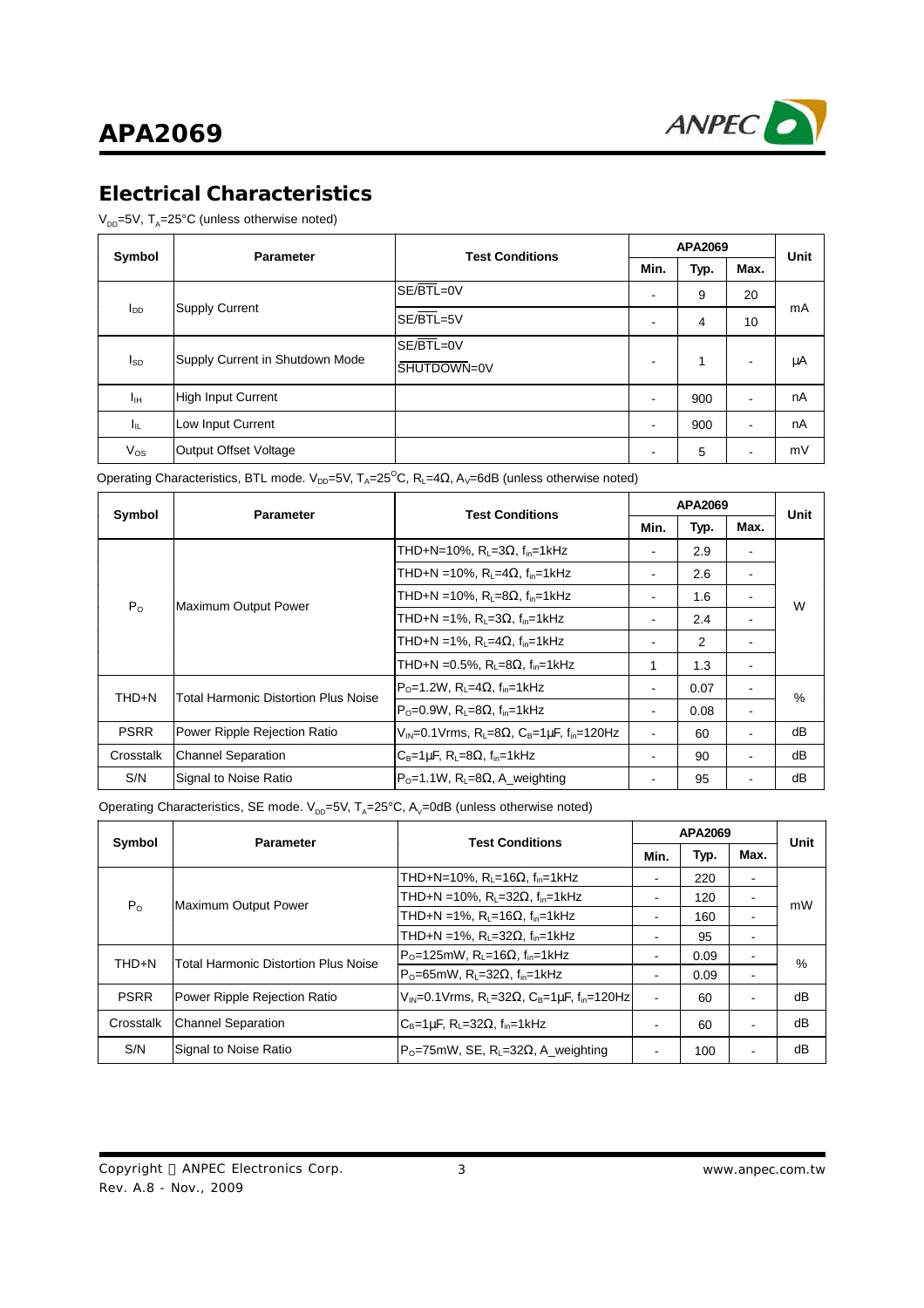

### **Typical Operating Characteristics**



Copyright © ANPEC Electronics Corp. Rev. A.8 - Nov., 2009



4 *www.anpec.com.tw*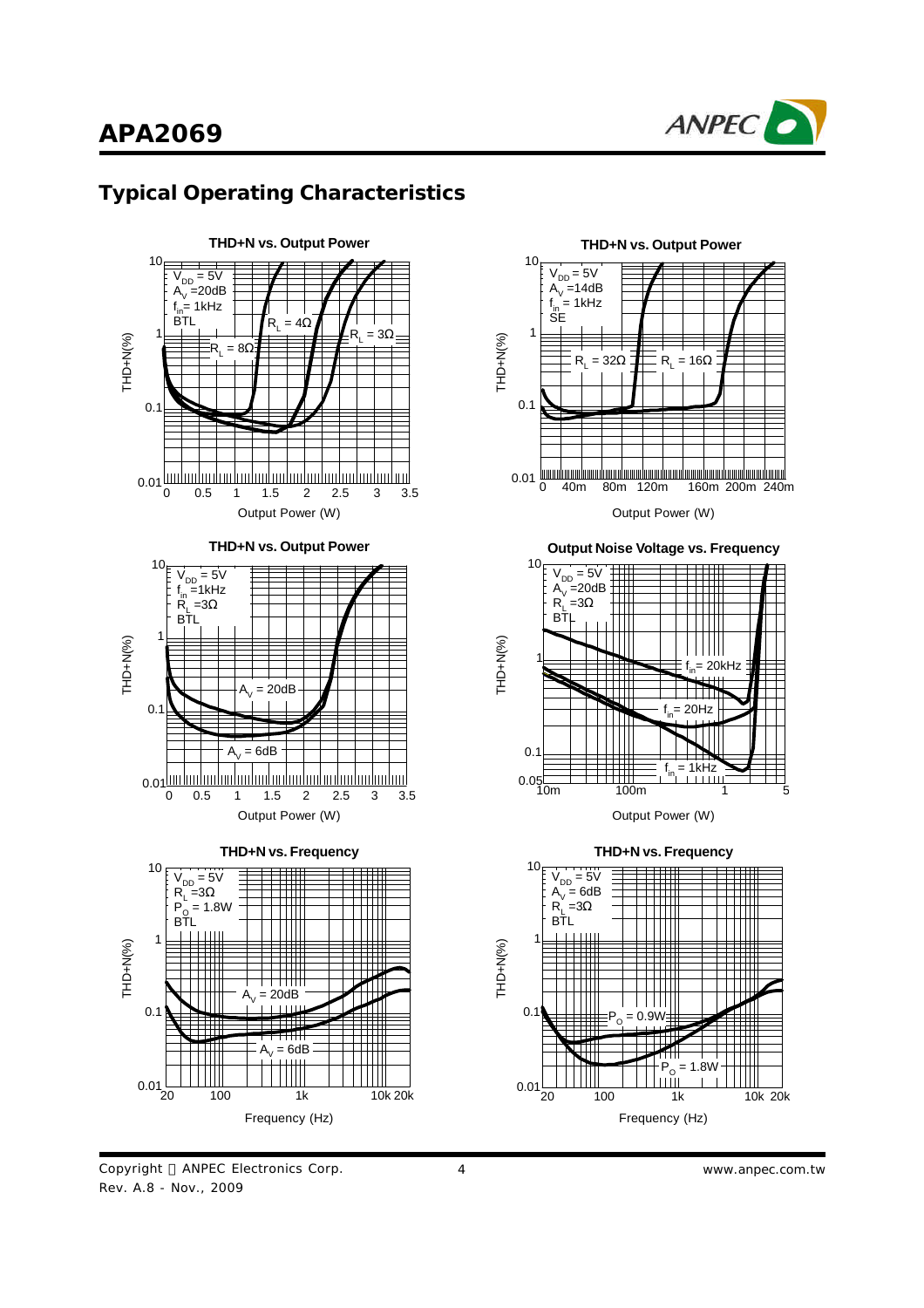

# **Typical Operating Characteristics (Cont.)**







Copyright © ANPEC Electronics Corp. Rev. A.8 - Nov., 2009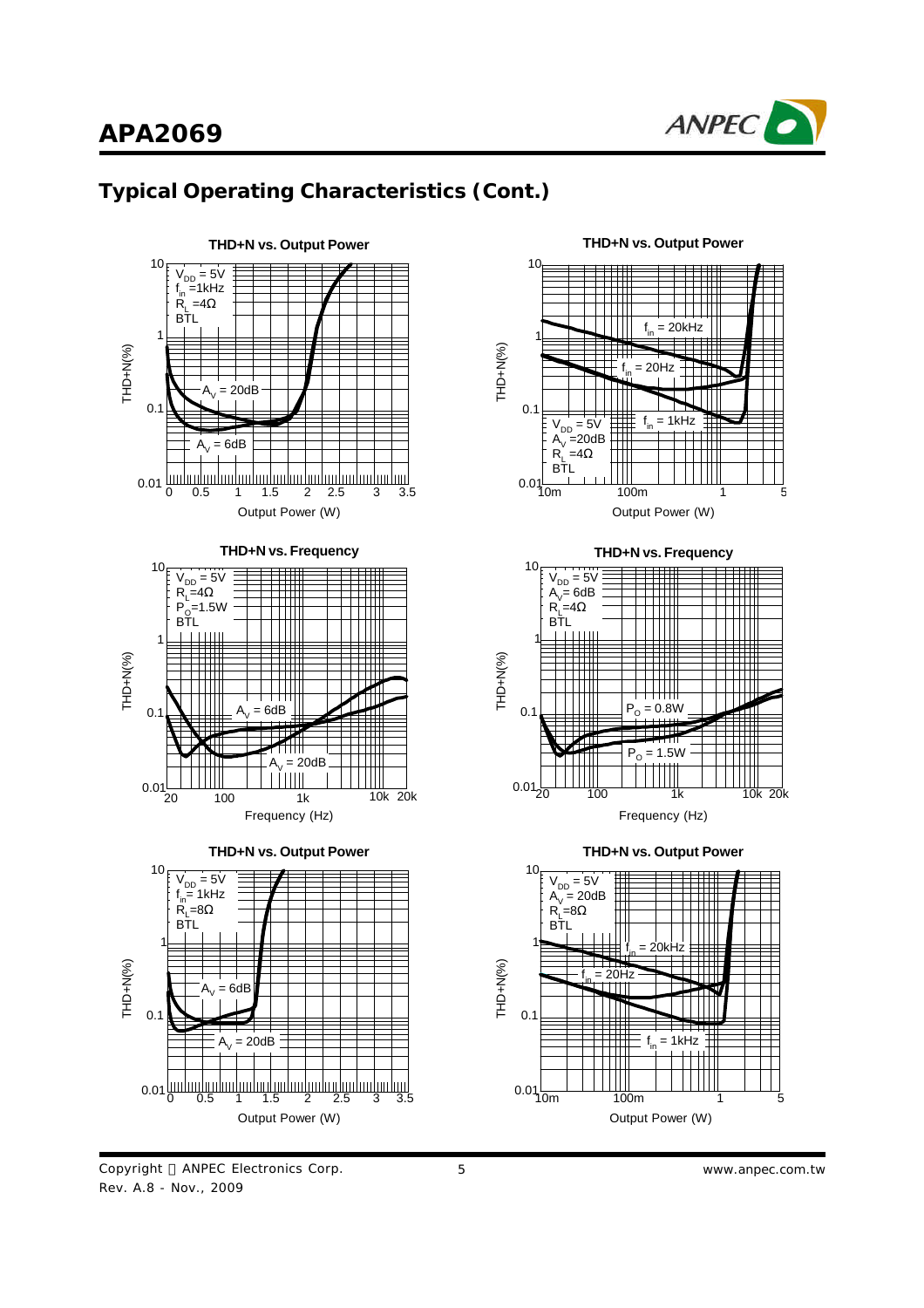





Copyright © ANPEC Electronics Corp. Rev. A.8 - Nov., 2009

6 *www.anpec.com.tw*

וורד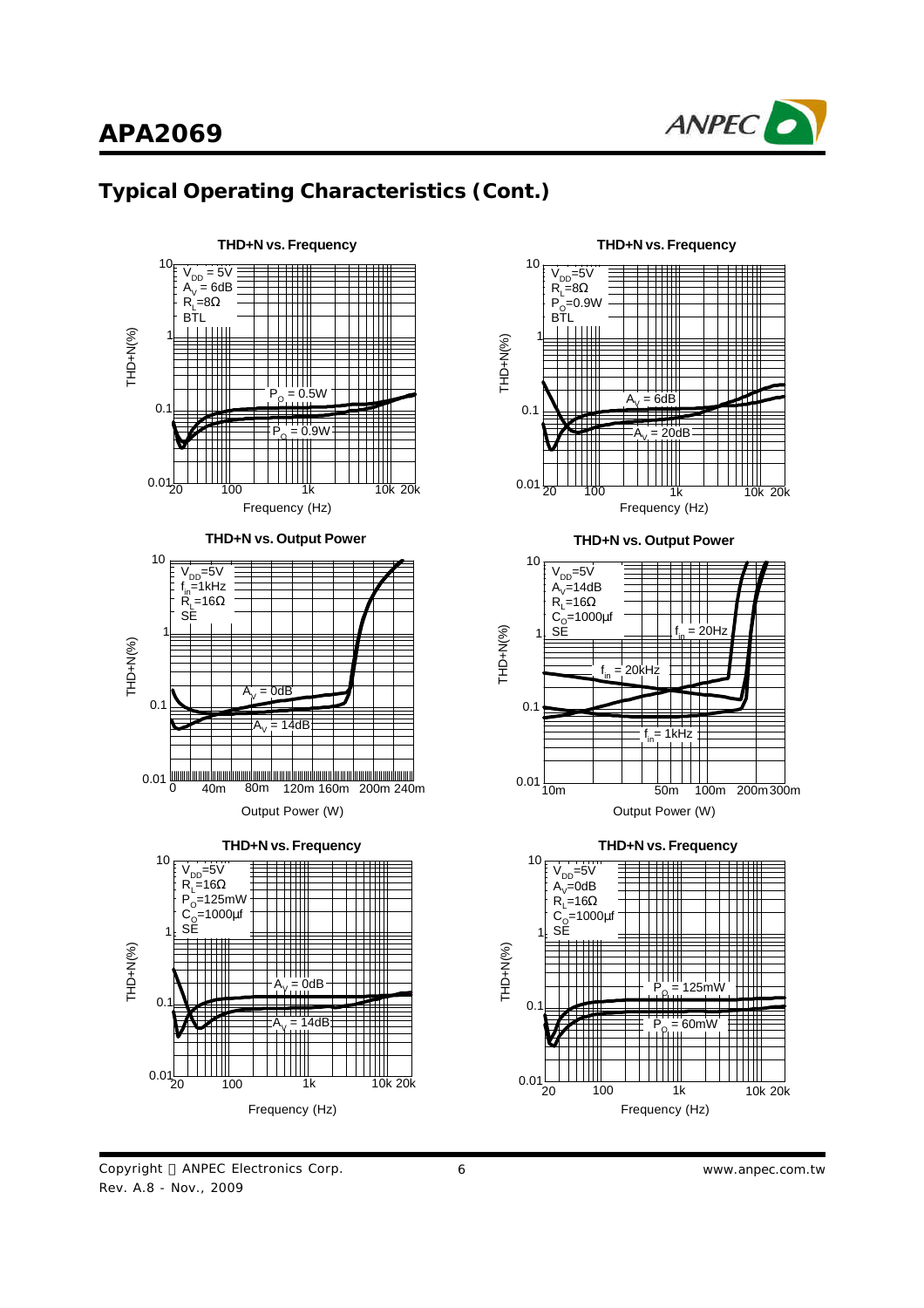

# **Typical Operating Characteristics (Cont.)**



Copyright © ANPEC Electronics Corp. Rev. A.8 - Nov., 2009

7 *www.anpec.com.tw*

Phase( 6dB

Ш

Phase(Degrees)

lrees

hase(Degi

+330

ШI

Gain

+300 +310 +320

 $-170$ +180 +190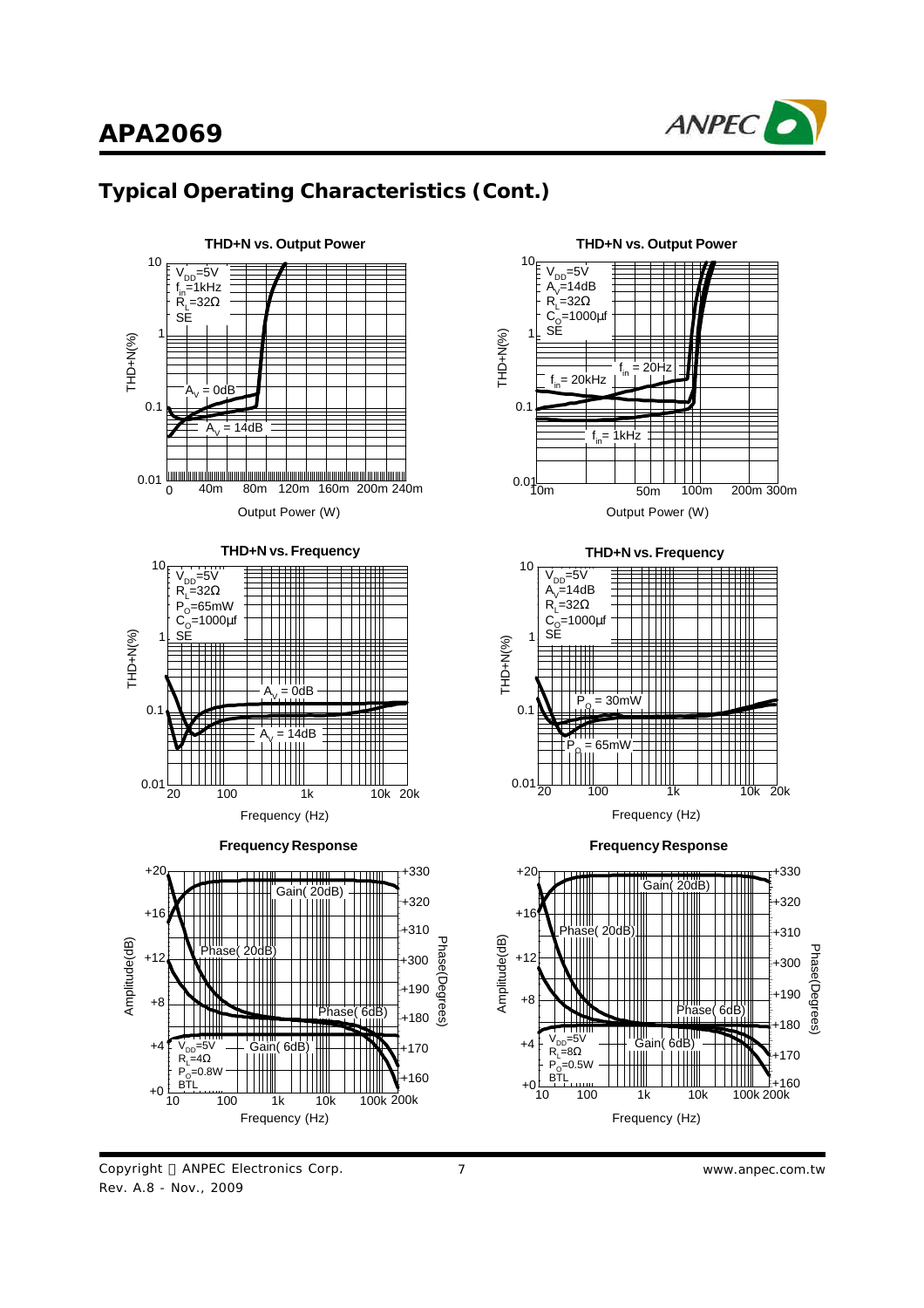



### **Typical Operating Characteristics (Cont.)**

Copyright © ANPEC Electronics Corp. Rev. A.8 - Nov., 2009

Frequency (Hz)



8 *www.anpec.com.tw*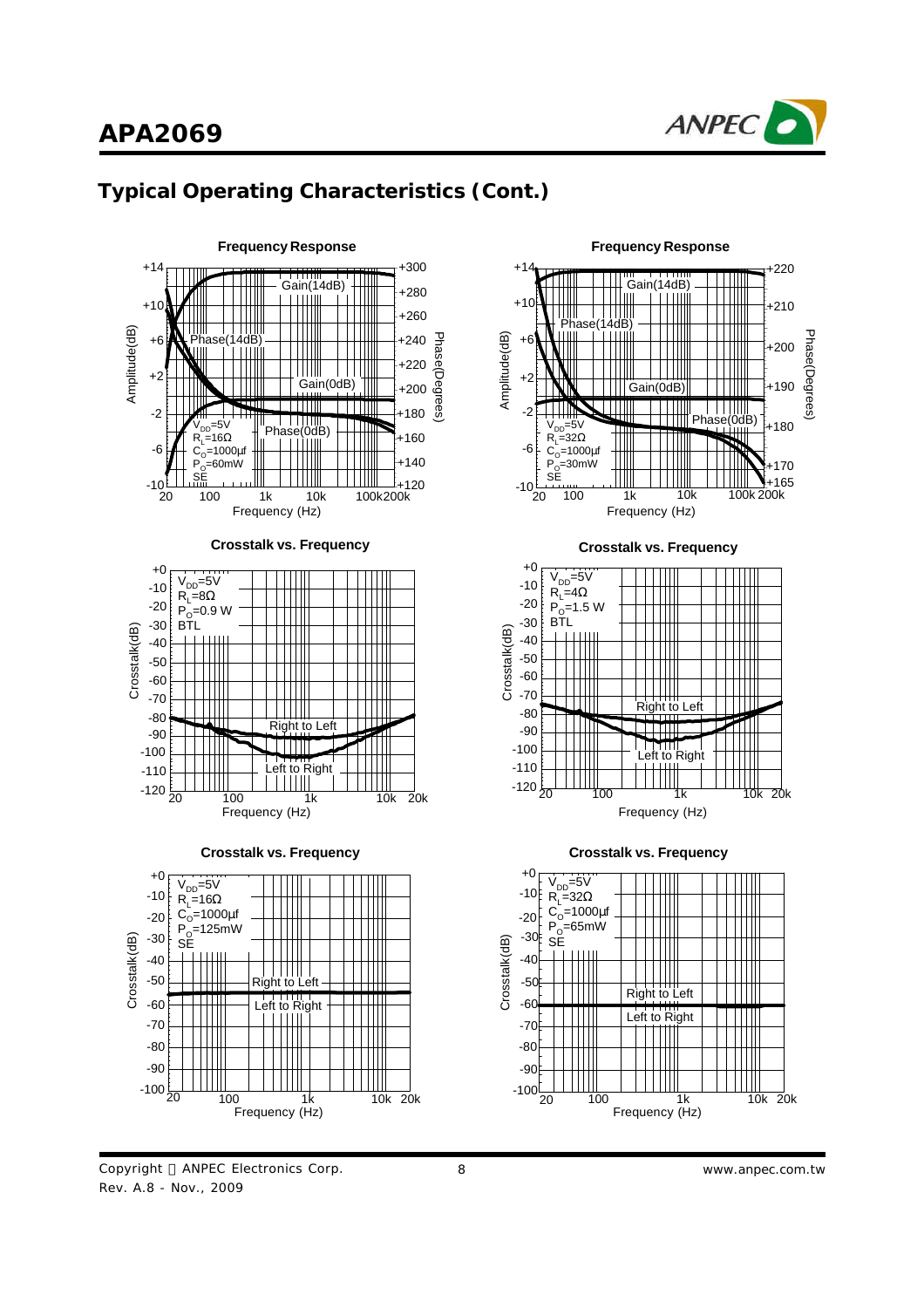

# **Typical Operating Characteristics (Cont.)**





DC Volume(V)

Copyright © ANPEC Electronics Corp. Rev. A.8 - Nov., 2009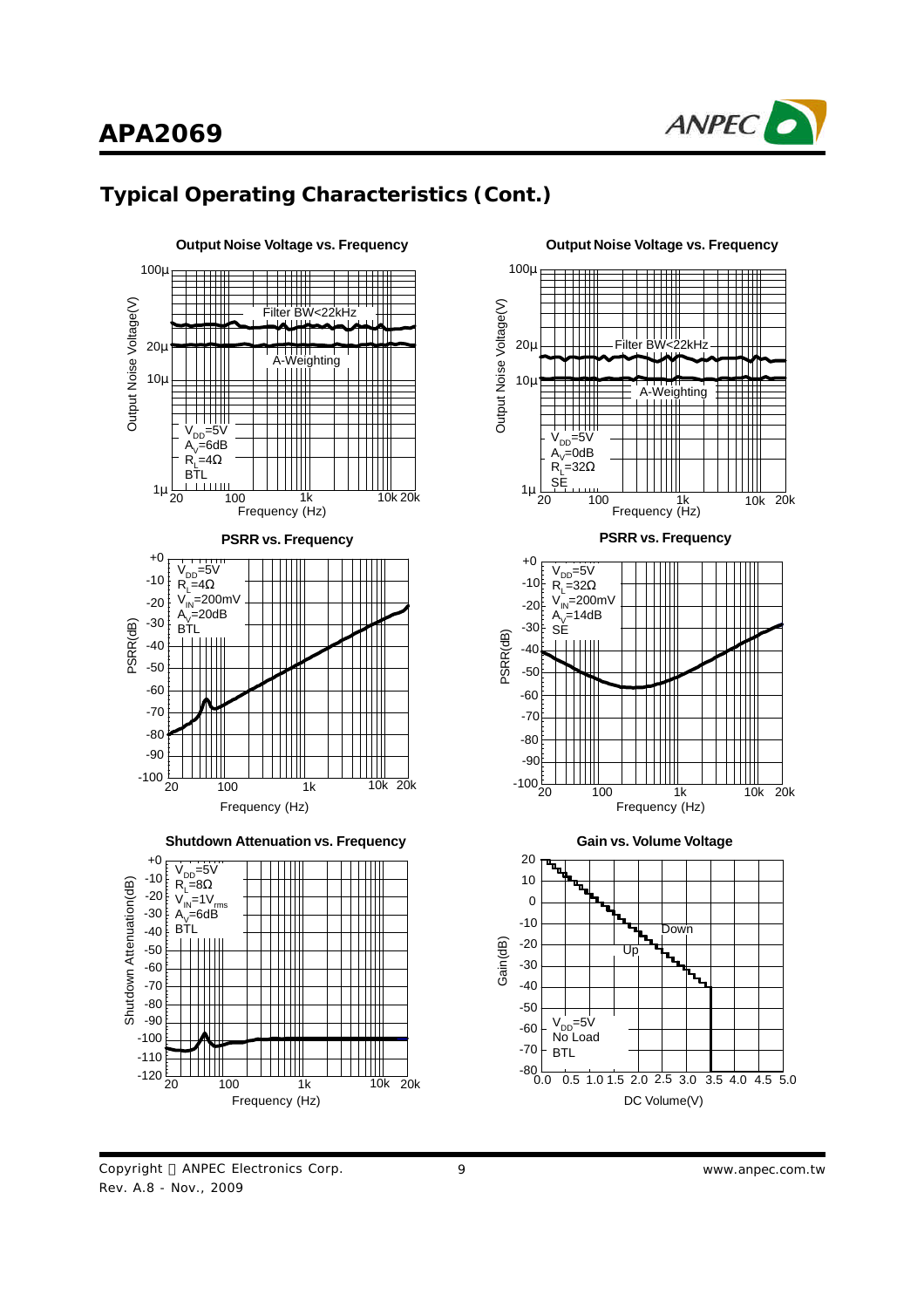





**Power Dissipation vs. Output Power**



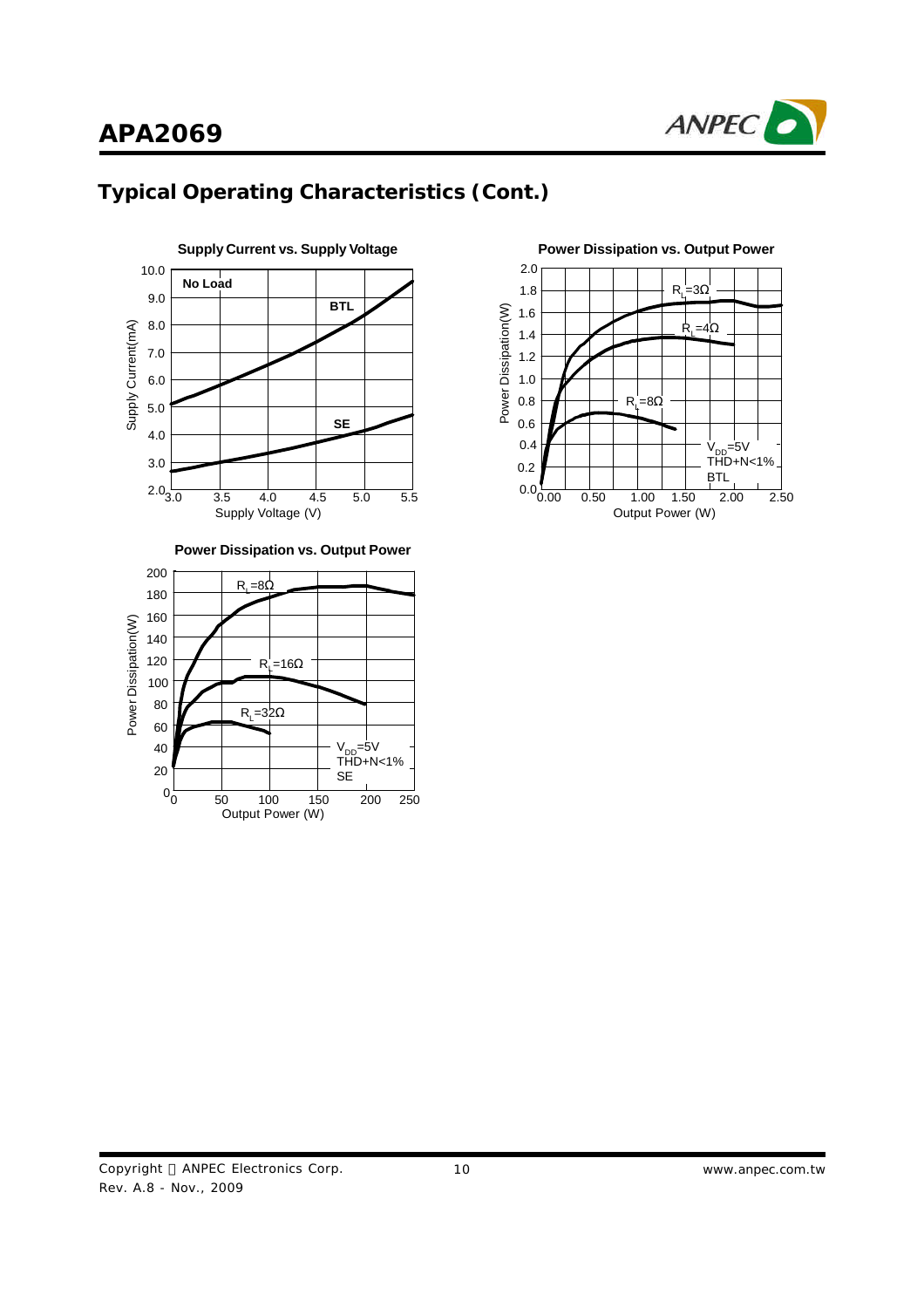

# **Pin Description**

| <b>PIN</b> |                 | <b>CONFIG</b> | <b>FUNCTION</b>                                                          |  |
|------------|-----------------|---------------|--------------------------------------------------------------------------|--|
| NO.        | <b>NAME</b>     |               |                                                                          |  |
|            | <b>SHUTDOWN</b> |               | It will be into shutdown mode when pull low. $I_{SD} = 1 \mu A$          |  |
| 2          | <b>BYPASS</b>   |               | Bias voltage generator                                                   |  |
| 3          | RIN-            |               | Right channel input terminal                                             |  |
| 4,5,12,13  | <b>GND</b>      |               | Ground connection, Connected to thermal pad.                             |  |
| 6          | LIN-            |               | Left channel input terminal                                              |  |
| 7          | <b>VOLUME</b>   |               | Input signal for internal volume gain setting.                           |  |
| 8          | SE/BTL          |               | Output mode control input, high for SE output mode and low for BTL mode. |  |
| 9          | LOUT-           | O             | Left channel negative output in BTL mode and high impedance in SE mode.  |  |
| 10,15      | <b>VDD</b>      |               | Supply voltage                                                           |  |
| 11         | LOUT+           | O             | Left channel positive output in BTL mode and SE mode.                    |  |
| 14         | ROUT+           | O             | Right channel positive output in BTL mode and SE mode.                   |  |
| 16         | ROUT-           | O             | Right channel negative output in BTL mode and high impedance in SE mode. |  |

# **Block Diagram**



Copyright © ANPEC Electronics Corp. Rev. A.8 - Nov., 2009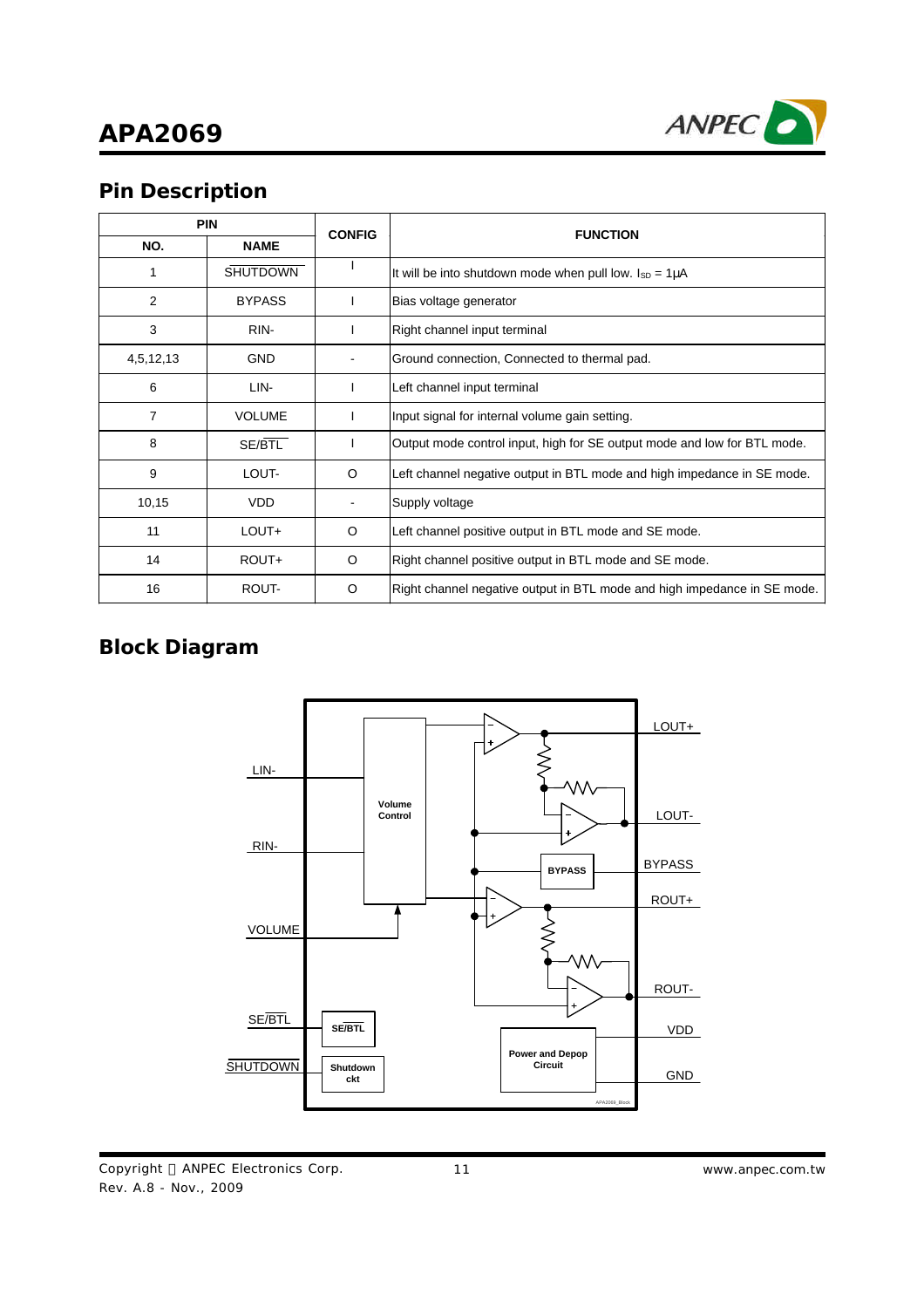

# **Typical Application Circuit**



## **Volume Control Table\_BTL Mode**

Supply Voltage V<sub>DD</sub>=5V

| Av(dB)           | High(V) | Low(V) | Hysteresis(mV) | <b>Recommended Voltage(V)</b> |
|------------------|---------|--------|----------------|-------------------------------|
| 20               | 0.12    | 0.00   |                | 0                             |
| 18               | 0.23    | 0.17   | 52             | 0.20                          |
| 16               | 0.34    | 0.28   | 51             | 0.31                          |
| 14               | 0.46    | 0.39   | 50             | 0.43                          |
| 12               | 0.57    | 0.51   | 49             | 0.54                          |
| 10               | 0.69    | 0.62   | 47             | 0.65                          |
| 8                | 0.80    | 0.73   | 46             | 0.77                          |
| 6                | 0.91    | 0.84   | 45             | 0.88                          |
| 4                | 1.03    | 0.96   | 44             | 0.99                          |
| $\overline{2}$   | 1.14    | 1.07   | 43             | 1.10                          |
| $\boldsymbol{0}$ | 1.25    | 1.18   | 41             | 1.22                          |
| $-2$             | 1.37    | 1.29   | 40             | 1.33                          |
| $-4$             | 1.48    | 1.41   | 39             | 1.44                          |
| -6               | 1.59    | 1.52   | 38             | 1.56                          |
| -8               | 1.71    | 1.63   | 37             | 1.67                          |

Copyright © ANPEC Electronics Corp. Rev. A.8 - Nov., 2009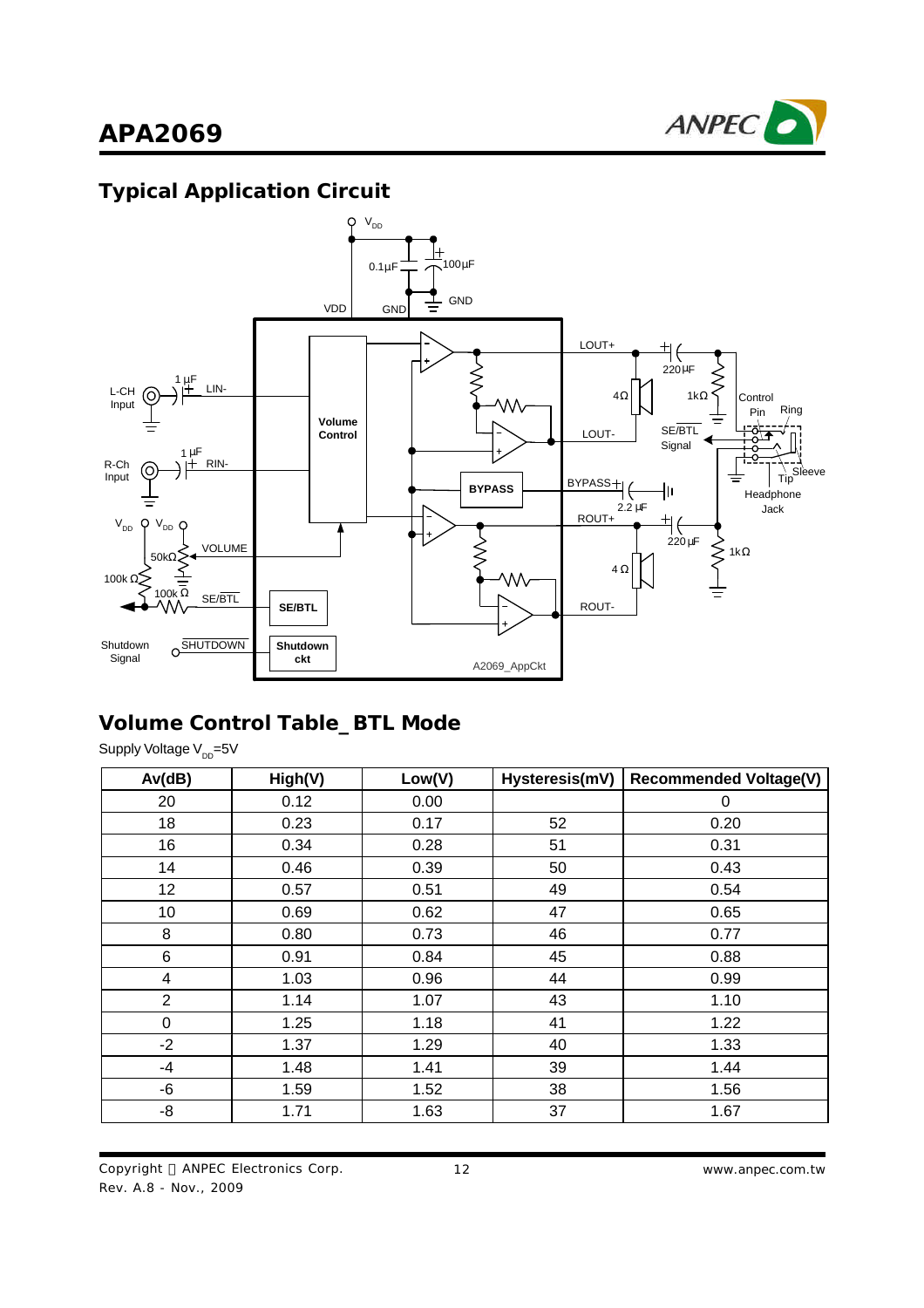

# **Volume Control Table\_BTL Mode (Cont.)**

Supply Voltage V<sub>DD</sub>=5V

| Av(dB) | High(V) | Low(V) | Hysteresis(mV) | <b>Recommended Voltage(V)</b> |
|--------|---------|--------|----------------|-------------------------------|
| $-10$  | 1.82    | 1.74   | 35             | 1.78                          |
| $-12$  | 1.93    | 1.85   | 34             | 1.89                          |
| $-14$  | 2.05    | 1.97   | 33             | 2.01                          |
| $-16$  | 2.16    | 2.08   | 32             | 2.12                          |
| $-18$  | 2.28    | 2.19   | 30             | 2.23                          |
| $-20$  | 2.39    | 2.30   | 29             | 2.35                          |
| $-22$  | 2.50    | 2.42   | 28             | 2.46                          |
| $-24$  | 2.62    | 2.53   | 27             | 2.57                          |
| $-26$  | 2.73    | 2.64   | 26             | 2.69                          |
| $-28$  | 2.84    | 2.75   | 24             | 2.80                          |
| $-30$  | 2.96    | 2.87   | 23             | 2.91                          |
| $-32$  | 3.07    | 2.98   | 22             | 3.02                          |
| $-34$  | 3.18    | 3.09   | 21             | 3.14                          |
| $-36$  | 3.30    | 3.20   | 20             | 3.25                          |
| $-38$  | 3.41    | 3.32   | 18             | 3.36                          |
| -40    | 3.52    | 3.43   | 17             | 3.48                          |
| -80    | 5.00    | 3.54   | 16             | 5                             |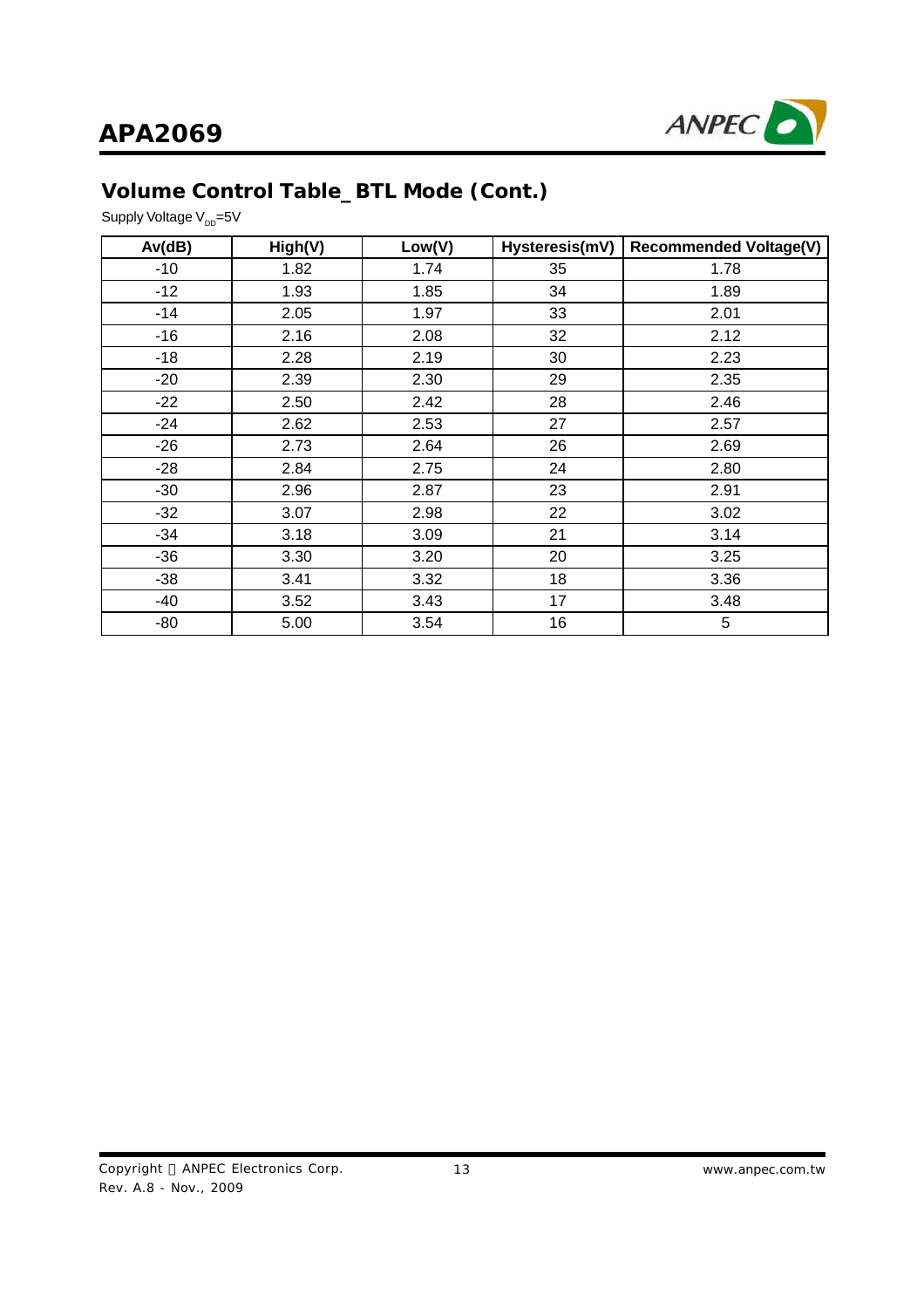

### **Application Information**

### **BTL Operation**

The APA2069 output stage (power amplifier) has two pairs of operational amplifiers internally, which allows different amplifier configurations.





The power amplifier's OP1 gain is set by internal unitygain and input audio signal comes from internal volume control amplifier. While the second amplifier OP2 is internally fixed in a unity-gain, inverting configuration. Figure 1 shows that the output of OP1 is connected to the input to OP2, which results in the output signals of with both amplifiers with identical in magnitude, but out of phase 180°. Consequently, the differential gain for each channel is 2 x (Gain of SE mode).

By driving the load differentially through outputs OUT+ and OUT-, an amplifier configuration is commonly referred to the bridged mode is established. BTL mode operation is different from the classical single-ended SE amplifier configuration where one side of its load is connected to the ground.

A BTL amplifier design has a few distinct advantages over the SE configuration, as it provides differential drive to the load, thus, doubles the output swing for aspecified supply voltage.

When placed under the same conditions, a BTL amplifier has four times the output power of a SE amplifier. A BTL configuration, such as the one used in APA2069, also creates a second advantage over SE amplifiers. Since the differential outputs, ROUT+, ROUT-, LOUT+, and LOUT-, are biased at half-supply, it's not necessary for DC voltage to be across the load. This eliminates the

need for an output coupling capacitor which is required in a single supply, SE configuration.

#### **Single-Ended Operation**

To consider the single-supply SE configuration shown in the Application Circuit, a coupling capacitor is required to block the DC offset voltage from reaching the load. These capacitors can be quite large (approximately 33μF to 1000μF) so they tend to be expensive, occupy valuable PCB area, and have the additional drawback of limiting low-frequency performance of the system (refer to the Output Coupling Capacitor).The rules described still hold with the addition of the following relationship:

$$
\frac{1}{C_{B} \times 150k\Omega} \leq \frac{1}{R_{i}C_{i}} \ll \frac{1}{R_{L}C_{c}}
$$
 (1)

### **Output SE/BTL Operation**

Internal to the APA2069, two separate amplifiers drive OUT+ and OUT- (see Figure 1). The SE/BTL input controls the operation of the follower amplifier that drives LOUT- and ROUT-. The best cost saving feature of APA2069 is that it can be switched easily between BTL and SE modes. This feature eliminates the requirement for an additional headphone amplifier in applications where internal stereo speakers are driven in BTL mode but external headphone or speakers must be accommodated.

**·** When SE/BTL keeps low, the OP2 turns on and the APA2069 is in the BTL mode.

**·** When SE/BTL keeps high, the OP2 is in a high output impedance state, which configures the APA2069 as SE driver from OUT+. I<sub>DD</sub> is reduced by approximately onehalf in the SE mode.

The Control of the SE/BTL input can be a logic-level TTL source or a resistor divider network or the stereo headphone jack with switch pin as shown in the Application Circuit.

Copyright © ANPEC Electronics Corp. Rev. A.8 - Nov., 2009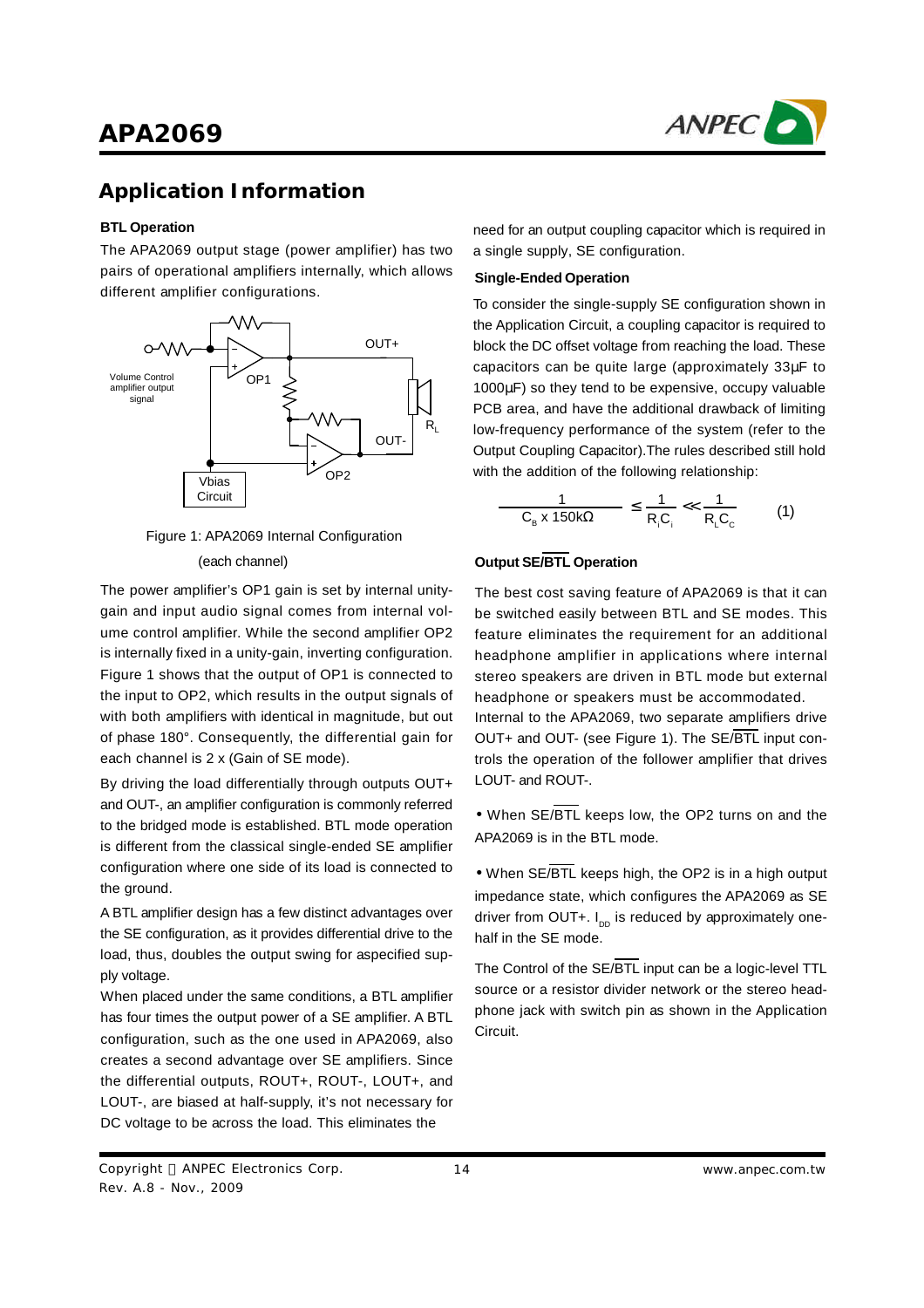



**Output SE/BTL Operation (Cont.)**





In Figure 2, input SE/BTL operates as below :

When the Readphone plug is inserted, the 1k $\Omega$  resistor is disconnected and the SE/BTL input is pulled high and enables the SE mode. When the input goes high, the OUT- amplifier is shutdown which causes the speaker to mute. The OUT+ amplifier then drives through the output capacitor (C<sub>o</sub>) into the headphone jack. When there is no headphone plugged into the system, the contact pin of the headphone jack is connnected from the signal pin, the voltage divider set up by resistors 100kΩ and 1kΩ. Resistor 1kΩ then pulls low the SE/BTL pin, enabling the BTL function.

#### **Volume Control Function**

The APA2069 has an internal stereo volume control whose setting is the function of the DC voltage applied to the VOLUME input pin. The APA2069 volume control consists of 32 steps that are individually selected by a variable DC voltage level on the VOLUME control pin. The range of the steps, controlled by the DC voltage, are from 20dB to -80dB. Each gain step corresponds to a specific input voltage range, as shown in the table. To minimize the effect of noise on the volume control pin, which can affect the selected gain level, hysteresis and clock delay are implemented. The amount of hysteresis corresponds to half of the step width, as shown in the volume control graph.



Figure 3: Gain Setting vs. DC Volume Pin Voltage

For the highest accuracy, the voltage shown in the 'recommended voltage'column of the table is used to select a desired gain. This recommended voltage is exactly halfway between the two nearest transitions. The gain levels are 2dB/step from 20dB to -40dB in the BTL mode, and the last step at -80dB as mute mode.

#### **Input Resistance, R<sup>i</sup>**

The gain for each audio input of the APA2069 is set by the internal resistors (R<sub>i</sub> and R<sub>F</sub>) of volume control amplifier in inverting configuration.

SE Gain = A<sub>v</sub> = 
$$
-\frac{R_F}{R_i}
$$
 (2)  
BTL Gain =  $-2 \times \frac{R_F}{R_i}$  (3)

BTL mode operation brings the factor of 2 in the gain equation due to the inverting amplifier mirroring the voltage swing across the load. For varying gain settings, the APA2069 generates each input resistance on the figure 4. The input resistance will affect the low frequency performance of audio signal. The minmum input resistance is  $25k\Omega$  when gain setting is 20dB and the resistance will ramp up when close loop gain below 20dB. The input resistance has wide variation (+/-10%) caused by process variation.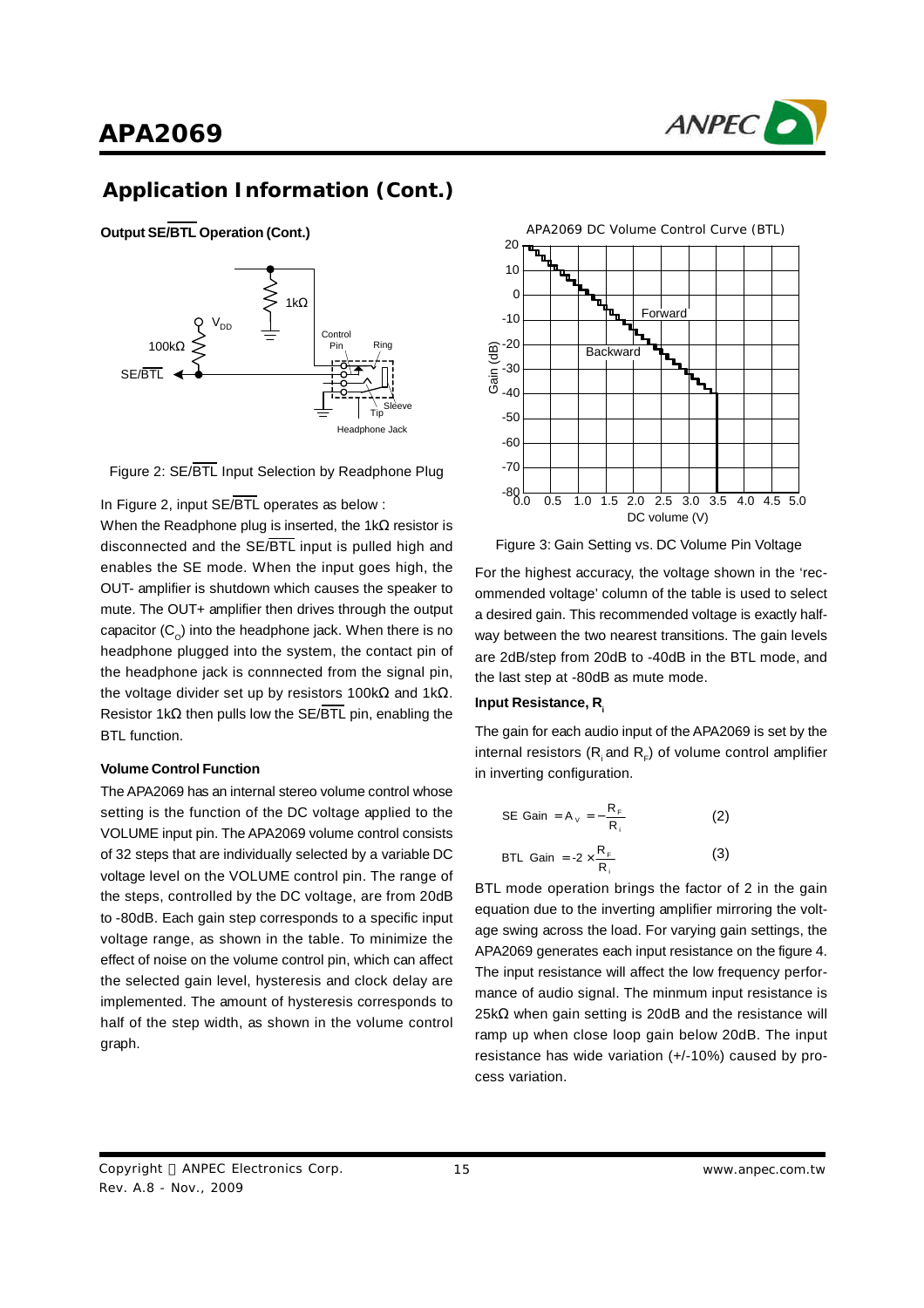



Figure 4: Input resistance vs. Gain setting

In the typical application, an input capacitor,  $C_i$ , is required to allow the amplifier to bias the input signal to the proper DC level for optimum operation. In this case,  $\mathsf{C}_i$  and the minimum input impedance R<sub>i</sub> (25kΩ) form a high-pass filter with the corner frequency determined in the following equation :

$$
F_{\rm C}(\text{highpass}) = \frac{1}{2\pi \times 25k\Omega \times C_{\rm i}}\tag{4}
$$

The value of  $\mathsf{C}_\mathsf{i}$  is important to consider as it directly affects the low frequency performance of the circuit. Consider the example where R<sub>i</sub> is 25k $\Omega$  and the specification calls for a flat bass response down to 50Hz. Equation is reconfigured as below :

$$
C_i = \frac{1}{2\pi \times 25k\Omega \times F_c}
$$
 (5)

When the input resistance variation is considered, the value of C<sub>i</sub> is 0.13μF, a value in the range 0.22μF to 1.0μF would be chosen. A further consideration for this capacitor is the leakage path from the input source through the input network (R $_i$ +R $_{\sf F}$ , C $_{\sf i}$ ) to the load. This leakage current creates a DC offset voltage at the input to the amplifier that reduces useful headroom, especially in high gain applications. For this reason, a low-leakage tantalum or ceramic capacitor is the best choice. When polarized capacitors are used, the positive side of the capacitor should face the amplifier input in most applications as the DC level there is held at  $\mathsf{V}_{\mathsf{DD}}\mathsf{/}2,$  which is likely higher than the

source DC level. Please note that it is important to confirm the capacitor polarity in the application.

#### **Effective Bypass Capacitor, C<sub>B</sub>**

A power amplifier, proper supply bypassing, is critical for low noise performance and high power supply rejection. The capacitor location on the BYPASS pin should be as close to the device as possible. The effect of a larger supply bypass capacitor is to improve PSRR due to increased half-supply stability. Two critical criteria of bypass capacitor (C<sub>B</sub>): 1st, it depends upon desired PSRR requirements and click-and-pop performance; 2<sup>nd</sup>, the leakage current of  $C_{\text{B}}$  will induce the voltage drop of  $V_{\text{BYPASS}}$ (voltage of BYPASS pin), and if the  $\rm V_{\rm \scriptscriptstyle BYPASS}$  is less than 0.49V<sub>DD</sub>, APA2069 will enter mute condition. The value of  $\rm V_{_{BYPASS}}$  can be calculated as below:

\n
$$
V_{\text{BYPASS}} = 0.5 V_{\text{DD}} - I_{\text{Lastage}} \times 150 \, \text{k}\Omega
$$
\n

\n\n (6)\n

Where

 $\mathsf{I}_{\mathsf{Leakage}}$  =Leakage current of  $\mathsf{C}_{\mathsf{B}}$ 

Therefore, it is recommended that  $\textsf{C}__{\text{\tiny B}}$  leakage current should be no more then 0.4μA for properly work of APA2069.

To avoid the start-up pop noise, the bypass voltage should rise slower than the input bias voltage and the relationship shown in equation should be maintained.

$$
\frac{1}{(C_{B} X150k\Omega)} \ll \frac{1}{C_{1} X150k\Omega} \tag{7}
$$

The capacitor is fed from a 150kΩ resistor inside of the amplifier and the 150kΩ is the maximum input resistance of (R<sub>i</sub>+R<sub>F</sub>). Bypass capacitor, C<sub>в</sub>, values of 2.2μF to 10μF ceramic or tantalum low-ESR capacitors are recommended for the best THD+N and noise performance. The bypass capacitance also affects the start up time. It is determined in the following equation:

$$
T_{\text{start up}} = 5X(C_{\text{B}} X150k\Omega) \tag{8}
$$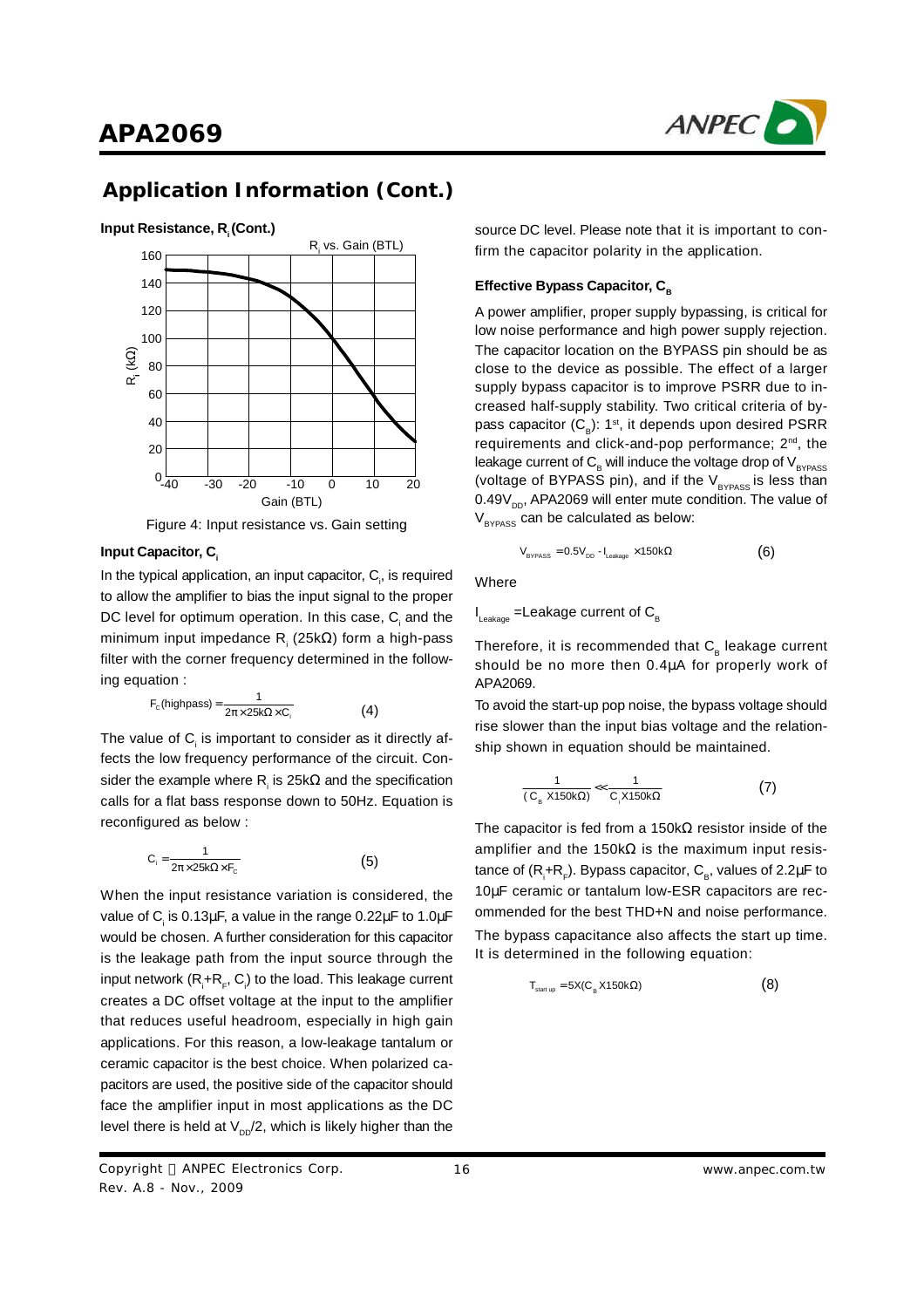

#### **Output Coupling Capacitor, C<sub>o</sub>**

In the typical single-supply SE configuration, an output coupling capacitor (C $_{\rm o}$ ) is required to block the DC bias at the output of the amplifier thus preventing DC currents in the load. As with the input coupling capacitor, the output coupling capacitor and impedance of the load form a highpass filter governed by the following equation:

$$
F_C(\text{highpass}) = \frac{1}{2\pi R_L C_0} \tag{9}
$$

For example, a 330 $\mu$ F capacitor with an 8 $\Omega$  speaker would attenuate low frequencies below 60.6Hz. The main disadvantage, from a performance standpoint, is the load impedance is typically small, which drives the low-frequency corner higher degrading the bass response. Large values of  $\mathtt{C}_\mathtt{o}$  are required to pass low frequencies into the load.

#### **Power Supply Decoupling, C<sub>S</sub>**

The APA2069 is a high-performance CMOS audio amplifier that requires adequate power supply decoupling to ensure the output total harmonic distortion (THD+N) is as low as possible. Power supply decoupling also prevents the oscillations being caused by long lead length between the amplifier and the speaker. The optimum decoupling is achieved by using two different types of capacitors that target on different types of noise on the power supply leads.

For higher frequency transients, spikes, or digital hash on the line, a good low equivalent-series-resistance (ESR) ceramic capacitor, typically 0.1μF, is placed as close as possible to the device  $\mathsf{V}_{_{\sf DD}}$  lead works the best. For filtering lower-frequency noise signals, it is recommended to place a large aluminum electrolytic capacitor of 10μF or greater near the audio power amplifier

#### **Optimizing Depop Circuitry**

Circuitry has been included in the APA2069 to minimize the amount of popping noise at power-up and when coming out of shutdown mode. Popping occurs whenever a voltage step is applied to the speaker. In order to eliminate clicks and pops, all capacitors must be fully discharged before turn-on. Rapid on/off switching of the device or the shutdown function will cause the clicks and pops.

The value of  $C_i$  will also affect turn-on pops (Refer to Effective Bypass Capacitance). The bypass voltage ramp up should be slower than input bias voltage. Although the bypass pin current source cannot be modified, the size of  $\mathsf{C}_\mathsf{B}$  can be changed to alter the device turn-on time and the amount of clicks and pops. By increasing the value of  $C<sub>n</sub>$ , turn-on pop can be reduced. However, the tradeoff for using a larger bypass capacitor is to increase the turn-on time for this device. There is a linear relationship between the size of  $\textsf{C}_\textsf{B}$  and the turn-on time. In a SE configuration, the output coupling capacitor,  $\mathsf{C}_{\mathsf{o}}$ , is of particular concern.

This capacitor discharges through the internal 10k $\Omega$ resistors. Depending on the size of  $\mathsf{C}_{\mathsf{o}}$ , the time constant can be relatively large. To reduce transients in the SE mode, an external 1kΩ resistor can be placed in parallel with the internal 10kΩ resistor. The tradeoff for using this resistor is an increase in quiescent current. In most cases, choosing a small value of  $\mathsf{C}_\mathsf{i}$  in the range of 0.33μF to 1μF,  $\textsf{C}_\textsf{\tiny B}$  being equal to 4.7μF and an external 1kΩ resistor should be placed in parallel with the internal 10kΩ resistor should produce a virtually clickless and popless turn-on.

A high gain amplifier intensifies the problem as the small delta in voltage is multiplied by the gain, therefore, it is advantageous to use low-gain configurations.

#### **Shutdown Function**

In order to reduce power consumption while not in use, the APA2069 contains a shutdown pin to externally turn off the amplifier bias circuitry. This shutdown feature turns the amplifier off when a logic low is placed on the SHUTDOWN pin. The trigger point between a logic high and logic low level is typically 2.0V. It is best to switch between the ground and the supply  $\bm{\mathsf{V}}_{_{\sf DD}}$  to provide maximum device performance.

By switching the SHUTDOWN pin to low, the amplifier enters a low-current state, I<sub>DD</sub><1μA. APA2069 is in the shutdown mode. Under normal operation, SHUTDOWN pin pull to high level to keep the IC out of the shutdown mode. The SHUTDOWN pin should be tied to a definite voltage to avoid unwanted state changing.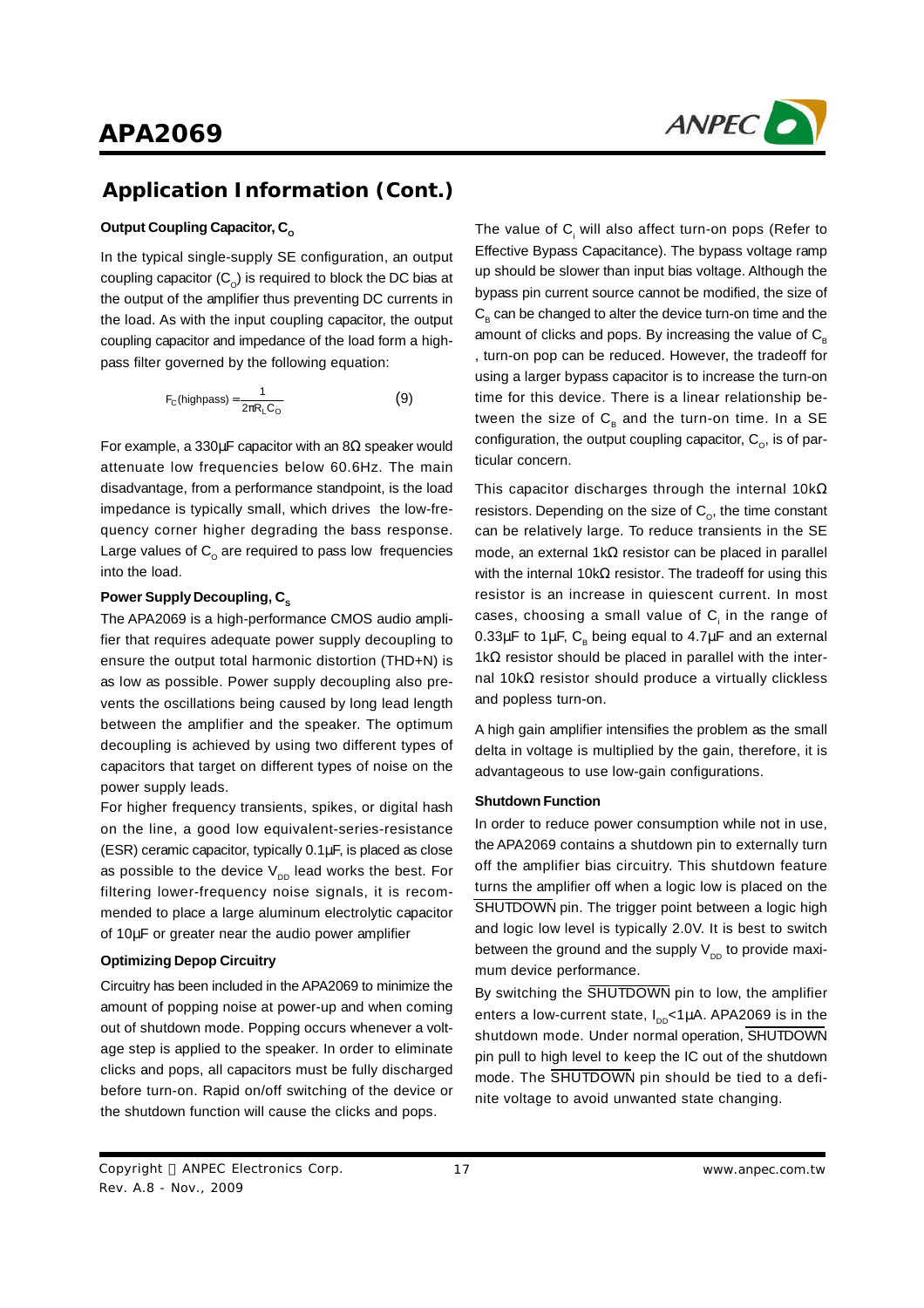

### **Application Information (Cont.)**

#### **BTL Amplifier Efficiency**

An easy-to-use equation to calculate efficiency starts out as being equal to the ratio of power from the power supply to the power delivered to the load.

The following equations are the basis for calculating amplifier efficiency.

$$
Efficiency = \frac{P_{\text{o}}}{P_{\text{sup}}} \tag{10}
$$

**Where** 

$$
P_o = \frac{V_{oms} \times V_{oms}}{R_L} = \frac{(V_P \times V_P)}{2R_L}
$$
  

$$
V_{oms} = \frac{V_P}{\sqrt{2}}
$$
 (11)

$$
P_{\text{sup}} = V_{\text{DD}} \times I_{\text{DDAVG}} = V_{\text{DD}} \times \frac{2V_{\text{P}}}{\pi R_{\text{L}}}
$$
(12)

Efficiency of a BTL configuration :

$$
\frac{P_{\rm o}}{P_{\rm sup}} = \frac{(\frac{V_{\rm p} \times V_{\rm p}}{2R_{\rm L}})}{(\frac{V_{\rm DD}}{2R_{\rm L}} \times \frac{2V_{\rm p}}{\pi R_{\rm L}})} = \frac{\pi V_{\rm p}}{4V_{\rm DD}}
$$
(13)

Table 1 calculates efficiencies for four different output power levels.

Note that the efficiency of the amplifier is quite low for lower power levels and rises sharply as power to the load is increased resulting in a nearly flat internal power dissipation over the normal operating range. Note that the internal dissipation at full output power is less than the dissipation in the half power range. Calculating the efficiency for a specific system is the key to proper power supply design. For a stereo 1W audio system with  $8\Omega$ loads and a 5V supply, the maximum draw on the power supply is almost 3W.

A final point to remember about linear amplifiers (either SE or BTL) is how to manipulate the terms in the efficiency equation to the utmost advantage when possible. Note that in equation,  $\mathsf{V}_{\mathsf{DD}}$  is in the denominator. This indicates that as  $\mathsf{V}_{_{\sf DD}}$  goes down, efficiency goes up. In other words, use the efficiency analysis to choose the correct supply voltage and speaker impedance for the application.

| $P_0(W)$ | Efficiency (%) | $I_{DD}(A)$ | $V_{PP}(V)$ | $P_D(W)$ |
|----------|----------------|-------------|-------------|----------|
| 0.25     | 31.25          | 0.16        | 2.00        | 0.55     |
| 0.50     | 47.62          | 0.21        | 2.83        | 0.55     |
| 1.00     | 66.67          | 0.30        | 4.00        | 0.5      |
| 1.25     | 78.13          | 0.32        | 4.47        | 0.35     |

\*\*High peak voltages cause the THD+N to increase.

Table 1. Efficiency vs. Output Power in 5-V/8Ω BTL Systems

#### **Power Dissipation**

Whether the power amplifier is operated in BTL or SE mode, power dissipation is the major concern. Equation14 states the maximum power dissipation point for a SE mode operating at a given supply voltage and driving a specified load.

SE mode : 
$$
P_{\text{D}_{\text{MAX}}} = \frac{V_{\text{DD}}^2}{2\pi^2 R_L}
$$
 (14)

In BTL mode operation, the output voltage swing is doubled as in SE mode. Thus, the maximum power dissipation point for a BTL mode operating at the same given conditions is 4 times as in SE mode.

BTL mode : 
$$
P_{\text{DMAX}} = \frac{4V_{\text{DD}}^2}{2\pi^2 R_L}
$$
 (15)

Since the APA2069 is a dual channel power amplifier, the maximum internal power dissipation is 2 times that both of equations depend on the mode of operation. Even with this substantial increase in power dissipation, the APA2069 does not require extra heatsink. The power dissipation from equation14, assuming a 5V-power supply and an  $8\Omega$  load, must not be greater than the power dissipation that results from the equation16:

$$
P_{\text{DMAX}} = \frac{T_{\text{JMAX}} - T_A}{\theta_{\text{JA}}} \tag{16}
$$

For DIP16-A package with thermal pad, the thermal resistance  $(\theta_{_{\text{JA}}})$  is equal to 45°C/W.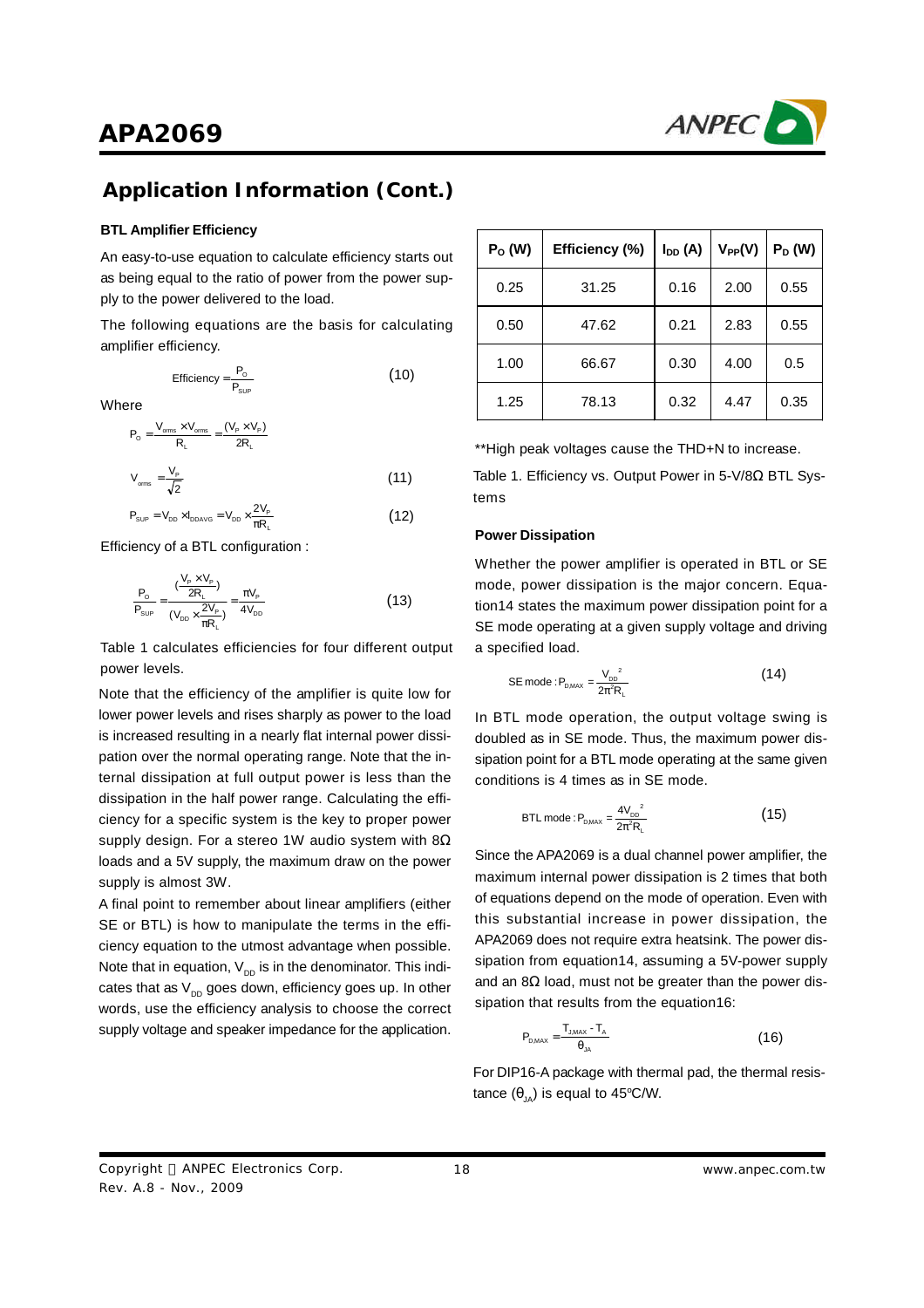

#### **Power Dissipation (Cont.)**

Since the maximum junction temperature  $(\textsf{T}_{_{\sf J,MAX}})$  of APA2069 is 150°C and the ambient temperature (T<sub>A</sub>) is defined by the power system design, the maximum power dissipation which the IC package is able to handle can be obtained from equation16.

Once the power dissipation is greater than the maximum limit (P $_{_{\text{D,MAX}}}$ ), either the supply voltage (V $_{_{\text{DD}}}$ ) must be decreased, the load impedance (R $_{\textrm{\tiny{l}}}$ ) must be increased or the ambient temperature should be reduced.

#### **Thermal Consideration**

Linear power amplifiers dissipate a significant amount of heat in the package under normal operating conditions.

To calculate maximum ambient temperatures, first consideration is that the numbers from the **Power Dissipation vs. Output Power** graphs are per channel values, therefore, the dissipation of the IC heat needs to be doubled for two-channel operation. Given  $\theta_{_{\text{JA}}},$  the maximum allowable junction temperature (T $_{_{\textrm{\tiny{JMAX}}}}$ ), and the total internal dissipation (P $_{\textrm{\tiny{\textup{D}}}}$ ), the maximum ambient temperature can be calculated with the following equation. The maximum recommended junction temperature for the APA2069 is 150°C. The internal dissipation figures are taken from the **Power Dissipation vs. Output Power** graphs.

 $T_{\text{AMax}} = T_{\text{JMax}} - \theta_{\text{JA}} P_{\text{D}}$ (16)  $150 - 45(0.8<sup>*</sup>2) = 78<sup>°</sup>C$ 

The APA2069 is designed with a thermal shutdown protection that turns the device off when the junction temperature surpasses 150°C to prevent damaging the IC.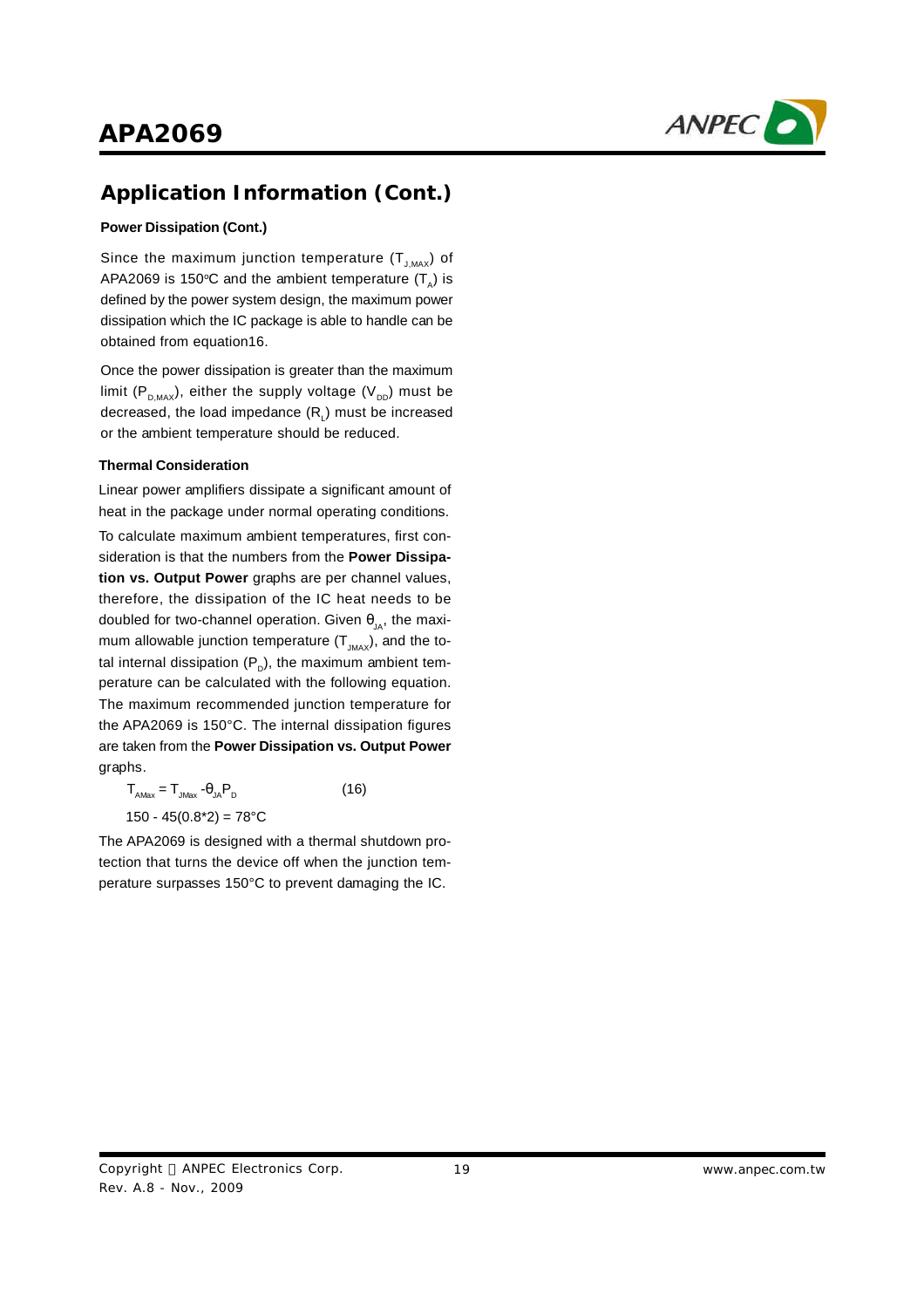

# **Package Information**

#### **DIP-16**



|                | <b>DIP-16</b>      |          |           |               |  |  |
|----------------|--------------------|----------|-----------|---------------|--|--|
| romM≺s         | <b>MILLIMETERS</b> |          |           | <b>INCHES</b> |  |  |
|                | MIN.               | MAX.     | MIN.      | MAX.          |  |  |
| A              |                    | 5.33     |           | 0.210         |  |  |
| A1             | 0.38               |          | 0.015     |               |  |  |
| A2             | 2.92               | 4.95     | 0.115     | 0.195         |  |  |
| b              | 0.36               | 0.56     | 0.014     | 0.022         |  |  |
| b2             | 1.14               | 1.78     | 0.045     | 0.070         |  |  |
| C              | 0.20               | 0.35     | 0.008     | 0.014         |  |  |
| D              | 18.6               | 20.31    | 0.732     | 0.800         |  |  |
| D <sub>1</sub> | 0.13               |          | 0.005     |               |  |  |
| E              | 7.62               | 8.26     | 0.300     | 0.325         |  |  |
| E1             | 6.10               | 7.11     | 0.240     | 0.280         |  |  |
| e              | 2.54 BSC           |          | 0.100 BSC |               |  |  |
| еA             |                    | 7.62 BSC |           | 0.300 BSC     |  |  |
| eB             |                    | 10.92    |           | 0.430         |  |  |
| L              | 2.92               | 3.81     | 0.115     | 0.150         |  |  |

Note : 1. Followed from JEDEC MS-001AB

 2. Dimension D, D1 and E1 do not include mold flash or protrusions. Mold flash or protrusions shall not exceed 10 mil.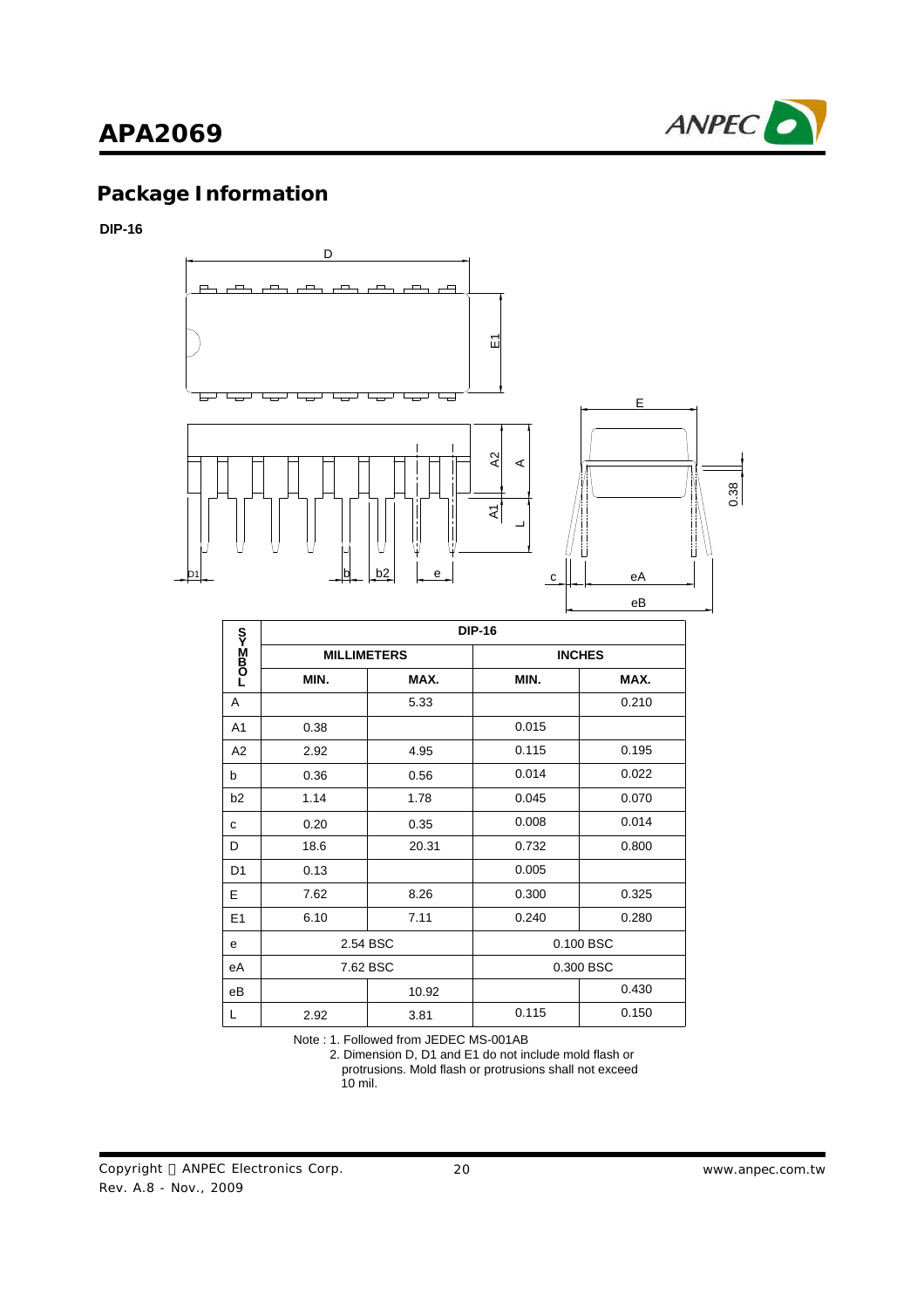

# **Package Information**

### **DIP-16A**



|                | <b>DIP-16A</b>     |       |               |       |  |
|----------------|--------------------|-------|---------------|-------|--|
| −0¤≧-<ഗ        | <b>MILLIMETERS</b> |       | <b>INCHES</b> |       |  |
|                | MIN.               | MAX.  | MIN.          | MAX.  |  |
| A              |                    | 5.33  |               | 0.210 |  |
| A <sub>1</sub> | 0.38               |       | 0.015         |       |  |
| A2             | 2.92               | 4.95  | 0.115         | 0.195 |  |
| b              | 0.36               | 0.56  | 0.014         | 0.022 |  |
| b <sub>2</sub> | 1.14               | 1.78  | 0.045         | 0.070 |  |
| с              | 0.20               | 0.35  | 0.008         | 0.014 |  |
| D              | 18.6               | 20.31 | 0.732         | 0.800 |  |
| D <sub>1</sub> | 0.13               |       | 0.005         |       |  |
| E              | 7.62               | 8.26  | 0.300         | 0.325 |  |
| E1             | 6.10               | 7.11  | 0.240         | 0.280 |  |
| e              | 2.54 BSC           |       | 0.100 BSC     |       |  |
| еA             | 7.62 BSC           |       | 0.300 BSC     |       |  |
| еB             |                    | 10.92 |               | 0.430 |  |
| L              | 2.92               | 3.81  | 0.115         | 0.150 |  |

Note : 1. Followed from JEDEC MS-001AB

 2. Dimension D, D1 and E1 do not include mold flash or protrusions. Mold flash or protrusions shall not exceed 10 mil.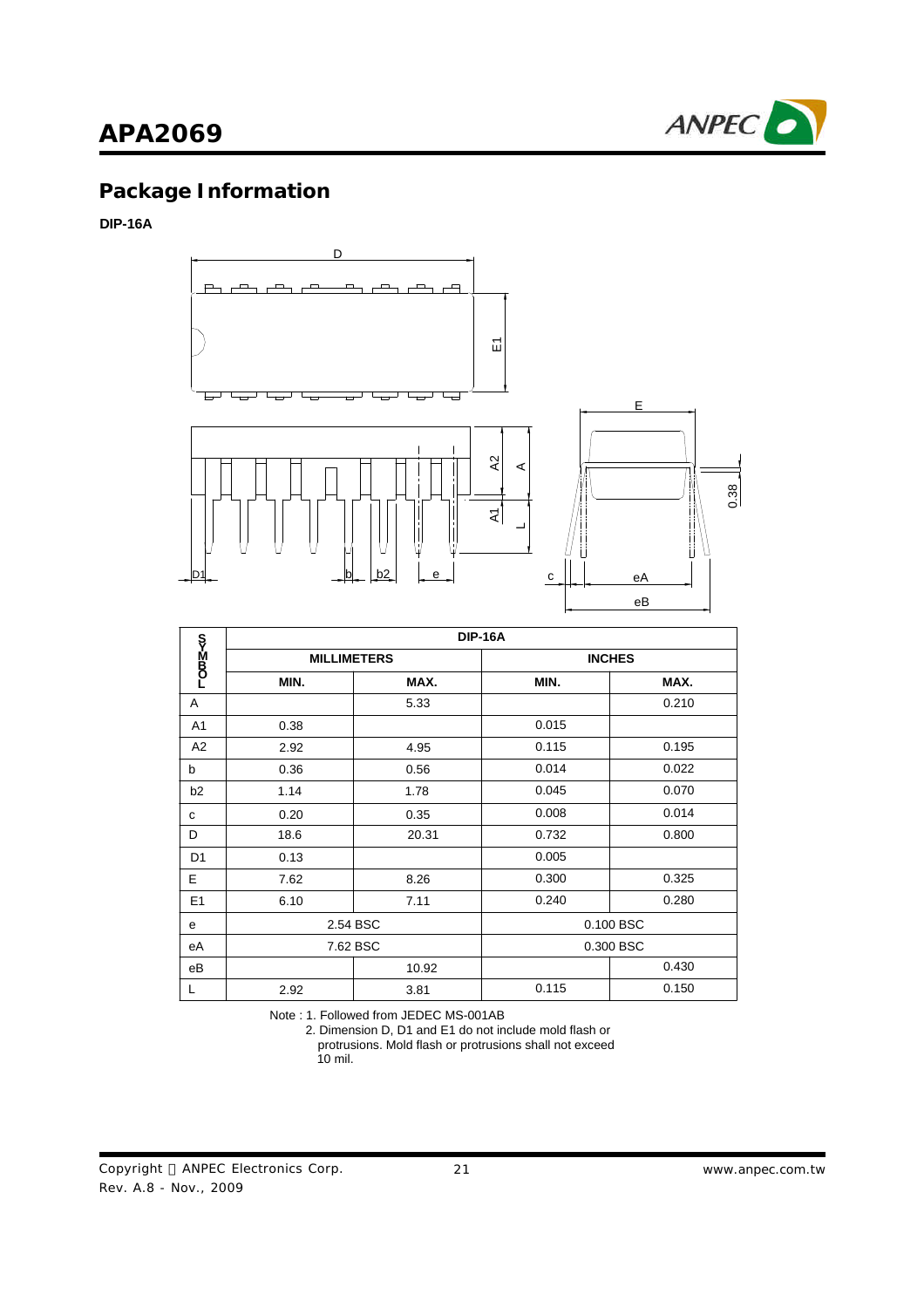

## **Classification Profile**



# **Classification Reflow Profiles**

| <b>Profile Feature</b>                                                                                                                                                                                                 | <b>Sn-Pb Eutectic Assembly</b>              | <b>Pb-Free Assembly</b>                              |  |  |
|------------------------------------------------------------------------------------------------------------------------------------------------------------------------------------------------------------------------|---------------------------------------------|------------------------------------------------------|--|--|
| <b>Preheat &amp; Soak</b><br>Temperature min (T <sub>smin</sub> )<br>Temperature max (T <sub>smax</sub> )<br>Time $(T_{smin}$ to $T_{smax}$ ) $(t_s)$                                                                  | 100 °C<br>150 $\degree$ C<br>60-120 seconds | 150 $\degree$ C<br>200 $\degree$ C<br>60-120 seconds |  |  |
| Average ramp-up rate<br>$\left({\mathsf T}_{\mathsf{smax}}\ {\mathsf{to}}\ {\mathsf T}_{\mathsf P}\right)$                                                                                                             | 3 °C/second max.                            | 3°C/second max.                                      |  |  |
| Liquidous temperature $(T_L)$<br>Time at liquidous (t <sub>L</sub> )                                                                                                                                                   | 183 $\degree$ C<br>60-150 seconds           | 217 $\degree$ C<br>60-150 seconds                    |  |  |
| Peak package body Temperature<br>$(T_p)^*$                                                                                                                                                                             | See Classification Temp in table 1          | See Classification Temp in table 2                   |  |  |
| Time $(t_P)^{**}$ within 5°C of the specified<br>classification temperature $(T_c)$                                                                                                                                    | 20** seconds                                | 30** seconds                                         |  |  |
| Average ramp-down rate ( $Tp$ to $Tsmax$ )                                                                                                                                                                             | 6 °C/second max.                            | 6 °C/second max.                                     |  |  |
| Time 25°C to peak temperature                                                                                                                                                                                          | 6 minutes max.                              | 8 minutes max.                                       |  |  |
| * Tolerance for peak profile Temperature $(Tp)$ is defined as a supplier minimum and a user maximum.<br>** Tolerance for time at peak profile temperature $(t_p)$ is defined as a supplier minimum and a user maximum. |                                             |                                                      |  |  |

Copyright © ANPEC Electronics Corp. Rev. A.8 - Nov., 2009